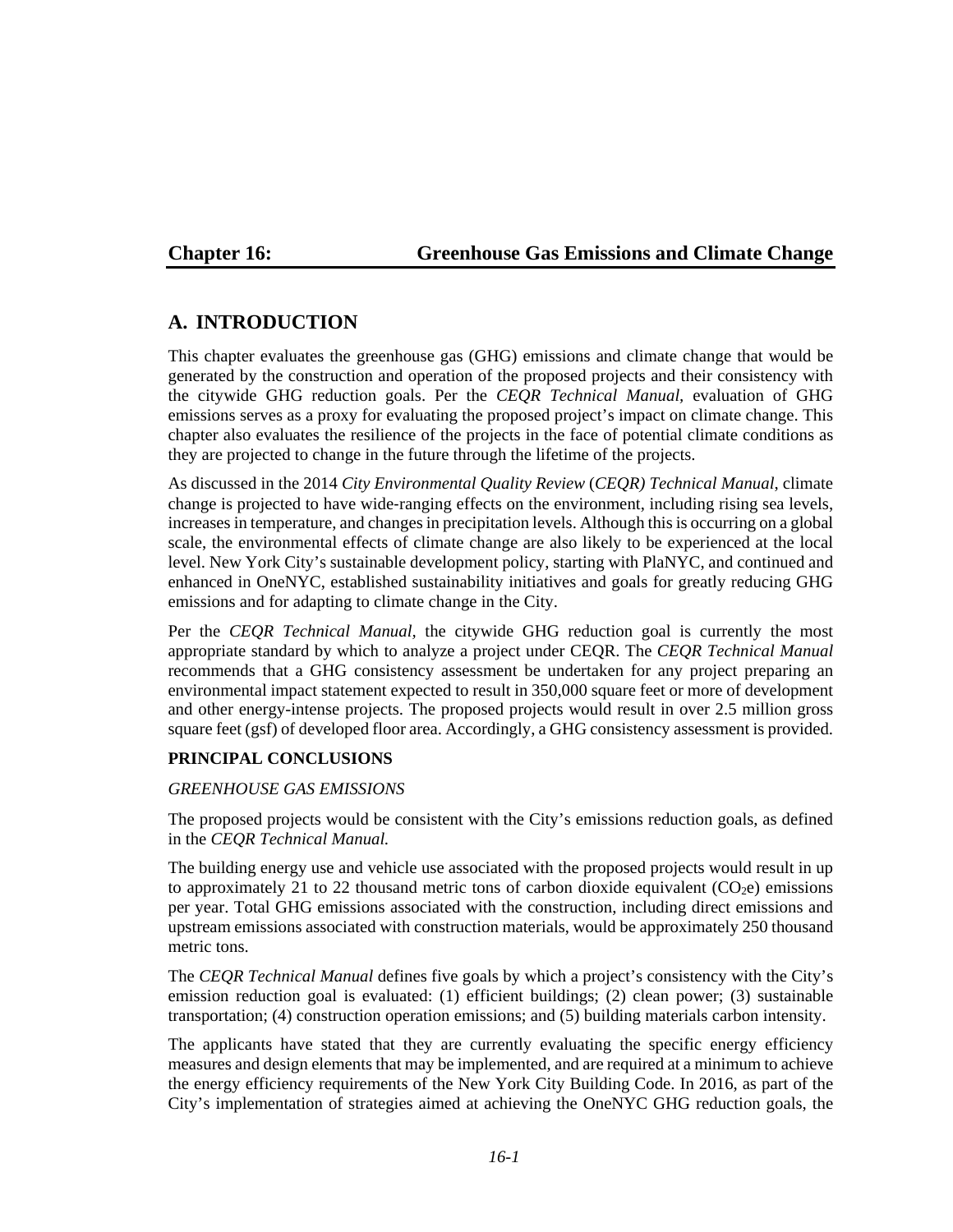City substantially increased the stringency of the building energy efficiency requirements. In 2016, the City also published a pathway to achieving the GHG reduction goals in the building sector. Should the measures identified as part of that pathway or other measures not yet implemented be adopted by the City in the future, they may apply to the proposed projects similar to any new building (if prior to building approval) or existing building (after construction), and the proposed projects would implement any measures required under such programs. Therefore, the proposed projects would support the goal identified in the *CEQR Technical Manual* of building efficient buildings.

The inclusion of a cogeneration system is under consideration for Site 5. If included, the system would produce electricity on-site while providing heat as a byproduct, and would reduce the electricity demand from the grid while burning natural gas on-site. The heat produced would offset some or all of the natural gas required to provide heat and hot water for Site 5. Although the potential cogeneration system under consideration for Site 5 could decrease the net building energy consumption (electricity and fuel use combined), based on the current carbon intensity of electricity in New York City, the cogeneration could increase net building energy GHG emissions for Site 5 by approximately 10 percent, representing approximately 3 percent of the total potential GHG emissions for the proposed projects.

Overall, the proposed projects would support the goal identified in the *CEQR Technical Manual* of building efficient buildings. The proposed projects also would support the other GHG goals as defined by the *CEQR Technical Manual* by virtue of their proximity to public transportation, reliance on natural gas, commitment to construction air quality controls, and the fact that as a matter of course, construction in New York City uses recycled steel and includes cement replacements. All of these factors demonstrate that the proposed projects would support the GHG reduction goal.

Therefore, based on the commitment to energy efficiency and by virtue of location and nature, the proposed projects would be consistent with the City's emissions reduction goals, as defined in the *CEQR Technical Manual*.

### *RESILIENCE TO CLIMATE CHANGE*

The new construction for the proposed projects would be designed to provide flood resilience to the potential conditions projected through the 2050s, and the designs would be adaptive such that enhancements could be implemented in the future to further protect uses up to the potential flooding conditions projected for the end of the century if necessary, based on future adjustments to end-of-century potential flood elevations estimates. This would include protecting all critical infrastructure up to potential flood conditions projected out to the year 2100, elevating all residential units above those levels, and designing non-critical uses located below the potential flood elevations projected for 2050 to either be protected from flood waters via stand-alone deployable barriers or to flood and quickly recover from severe flooding events. Nothing in the projects' designs would structurally or otherwise preclude the introduction, at a later date, of additional flood protection measures (such as flood barriers) to protect project elements up to potential flood elevations projected for 2100. As discussed in Chapter 9, "Natural Resources," the floodplain at the project sites is affected by coastal flooding, which is controlled by astronomic tides and meteorological forces and is unaffected by occupancy of the floodplain. As such, the proposed projects would not affect the floodplain or result in increased risk of flooding of areas adjacent to the study area. Similarly, the flood resilience measures incorporated into the proposed projects to address flood risk through the 2050s and any adaptations for end-or-century potential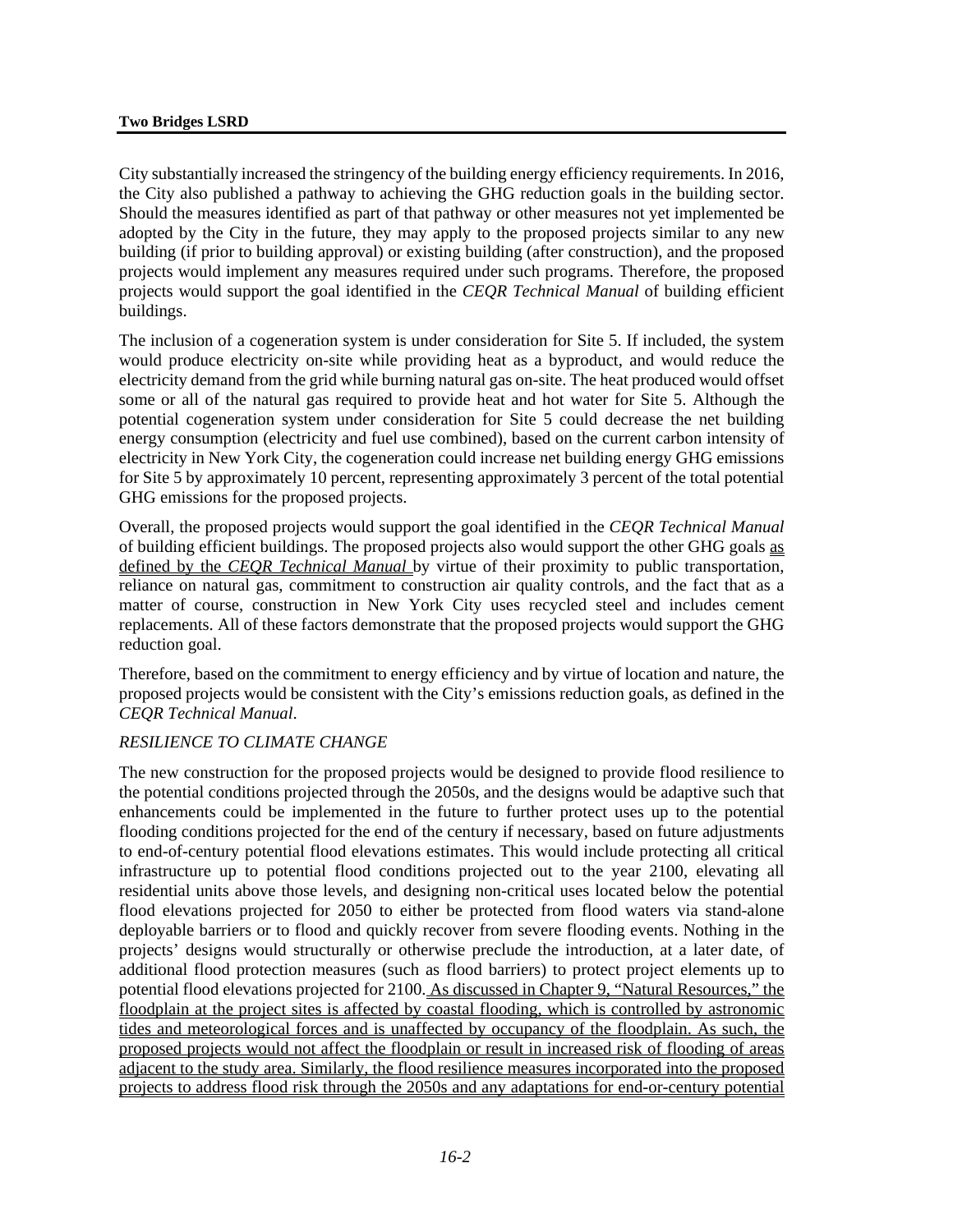flood elevations at the sites of the proposed projects would not have the potential to increase flood risk to of adjacent properties.

# **B. GREENHOUSE GAS EMISSIONS**

## **POLLUTANTS OF CONCERN**

 $\overline{a}$ 

GHGs are those gaseous constituents of the atmosphere, both natural and anthropogenic, that absorb and emit radiation at specific wavelengths within the spectrum of infrared radiation emitted by the Earth's surface, the atmosphere, and clouds. The general warming of the Earth's atmosphere caused by this phenomenon is known as the "greenhouse effect." Water vapor, carbon dioxide  $(CO<sub>2</sub>)$ , nitrous oxide  $(N<sub>2</sub>O)$ , methane, and ozone are the primary GHGs in the Earth's atmosphere.

There are also a number of entirely anthropogenic GHGs in the atmosphere, such as halocarbons and other chlorine- and bromine-containing substances, which also damage the stratospheric ozone layer (and contribute to the "ozone hole"). Since these compounds are being replaced and phased out due to the 1987 Montreal Protocol, there is no need to address them in GHG assessments for most projects. Although ozone itself is also a major GHG, it does not need to be assessed as such at the project level since it is a rapidly reacting chemical and efforts are ongoing to reduce ozone concentrations as a criteria pollutant (see Chapter 15, "Air Quality"). Similarly, water vapor is of great importance to global climate change, but is not directly of concern as an emitted pollutant since the negligible quantities emitted from anthropogenic sources are inconsequential.

 $CO<sub>2</sub>$  is the primary pollutant of concern from anthropogenic sources. Although not the GHG with the strongest effect per molecule,  $CO<sub>2</sub>$  is by far the most abundant and, therefore, the most influential GHG.  $CO<sub>2</sub>$  is emitted from any combustion process (both natural and anthropogenic); from some industrial processes such as the manufacture of cement, mineral production, metal production, and the use of petroleum-based products; from volcanic eruptions; and from the decay of organic matter.  $CO_2$  is removed ("sequestered") from the lower atmosphere by natural processes such as photosynthesis and uptake by the oceans.  $CO<sub>2</sub>$  is included in any analysis of GHG emissions.

Methane and  $N_2O$  also play an important role since the removal processes for these compounds are limited and because they have a relatively high impact on global climate change as compared with an equal quantity of  $CO<sub>2</sub>$ . Emissions of these compounds, therefore, are included in GHG emissions analyses when the potential for substantial emission of these gases exists.

The *CEQR Technical Manual* lists six GHGs that could potentially be included in the scope of a GHG analysis:  $CO_2$ ,  $N_2O$ , methane, hydrofluorocarbons (HFCs), perfluorocarbons (PFCs), and sulfur hexafluoride  $(SF_6)$ . This analysis focuses mostly on  $CO_2$ , N<sub>2</sub>O, and methane. There are no significant direct or indirect sources of HFCs,  $PFCs$ , or  $SF<sub>6</sub>$  associated with the proposed projects.

To present a complete inventory of all GHGs, component emissions are added together and presented as CO2e emissions—a unit representing the quantity of each GHG weighted by its effectiveness using  $CO<sub>2</sub>$  as a reference. This is achieved by multiplying the quantity of each GHG emitted by a factor called global warming potential (GWP). GWPs account for the lifetime and the radiative forcing<sup>[1](#page-2-0)</sup> of each chemical over a period of 100 years (e.g.,  $CO<sub>2</sub>$  has a much shorter

<span id="page-2-0"></span><sup>1</sup> *Radiative forcing* is a measure of the influence a gas has in altering the balance of incoming and outgoing energy in the Earth-atmosphere system and is an index of the importance of the gas as a GHG.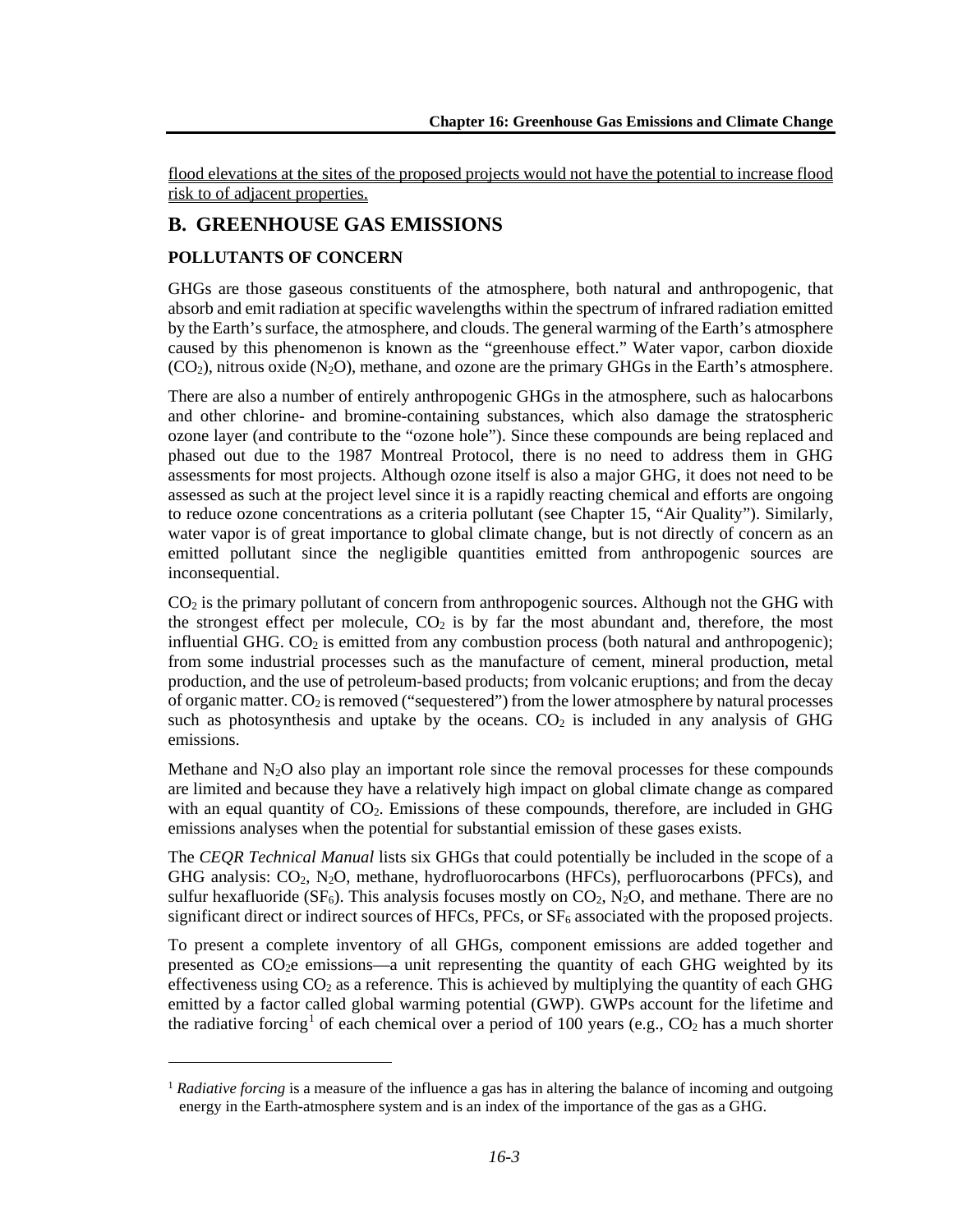$\overline{a}$ 

atmospheric lifetime than  $SF_6$ , and therefore has a much lower GWP). The GWPs for the main GHGs discussed here are presented in **Table 16-1**.

| 100-year Horizon GWP<br><b>Greenhouse Gas</b>                                                                                                                                                                                                                                                                                                                                                                                                                                                                                                                                                                                                                                                                                     |               |  |  |  |  |
|-----------------------------------------------------------------------------------------------------------------------------------------------------------------------------------------------------------------------------------------------------------------------------------------------------------------------------------------------------------------------------------------------------------------------------------------------------------------------------------------------------------------------------------------------------------------------------------------------------------------------------------------------------------------------------------------------------------------------------------|---------------|--|--|--|--|
| Carbon Dioxide (CO <sub>2</sub> )                                                                                                                                                                                                                                                                                                                                                                                                                                                                                                                                                                                                                                                                                                 |               |  |  |  |  |
| Methane $(CH_4)$                                                                                                                                                                                                                                                                                                                                                                                                                                                                                                                                                                                                                                                                                                                  | 21            |  |  |  |  |
| Nitrous Oxide $(N_2O)$                                                                                                                                                                                                                                                                                                                                                                                                                                                                                                                                                                                                                                                                                                            | 310           |  |  |  |  |
| Hydrofluorocarbons (HFCs)                                                                                                                                                                                                                                                                                                                                                                                                                                                                                                                                                                                                                                                                                                         | 140 to 11,700 |  |  |  |  |
| Perfluorocarbons (PFCs)<br>6.500 to 9.200                                                                                                                                                                                                                                                                                                                                                                                                                                                                                                                                                                                                                                                                                         |               |  |  |  |  |
| Sulfur Hexafluoride $(SF_6)$<br>23.900                                                                                                                                                                                                                                                                                                                                                                                                                                                                                                                                                                                                                                                                                            |               |  |  |  |  |
| <b>Note:</b> The GWPs presented above are based on the Intergovernmental Panel on Climate Change's (IPCC) Second<br>Assessment Report (SAR) to maintain consistency in GHG reporting. The IPCC has since published updated<br>GWP values that reflect new information on atmospheric lifetimes of GHGs and an improved calculation of the<br>radiative forcing of CO <sub>2</sub> . In some instances, if combined emission factors were used from updated modeling tools,<br>some slightly different GWP may have been used for this study. Since the emissions of GHGs other than CO <sub>2</sub><br>represent a very minor component of the emissions, these differences are negligible.<br>Source: 2014 CEQR Technical Manual |               |  |  |  |  |

| <b>Global Warming Potential (GWP) for Major GHGs</b> |  |  |  |
|------------------------------------------------------|--|--|--|
|                                                      |  |  |  |

**Table 16-1**

#### **POLICY, REGULATIONS, STANDARDS, AND BENCHMARKS FOR REDUCING GHG EMISSIONS**

Because of the growing consensus that GHG emissions resulting from human activity have the potential to profoundly impact the Earth's climate, countries around the world have undertaken efforts to reduce emissions by implementing both global and local measures addressing energy consumption and production, land use, and other sectors. Although the U.S. has not ratified the international agreements that set emissions targets for GHGs, in December 2015, the U.S. signed the international Paris Agreement<sup>[2](#page-3-0)</sup> that pledges deep cuts in emissions, with a stated goal of reducing annual emissions to a level that would be between 26 and 28 percent lower than 2005 emissions by 2025.<sup>[3](#page-3-1)</sup> On June 1st, 2017, The President of the U.S. announced that "the United States will withdraw from the Paris Climate Accord."[4](#page-3-2)

Regardless of the Paris Agreement, the U.S. Environmental Protection Agency (EPA) is required to regulate GHGs under the Clean Air Act and has begun preparing and implementing regulations. In coordination with the National Highway Traffic Safety Administration (NHTSA), EPA currently regulates GHG emissions from newly manufactured on-road vehicles. In addition, EPA regulates transportation fuels via the Renewable Fuel Standard program, which will phase in a requirement for the inclusion of renewable fuels increasing annually up to 36.0 billion gallons in 2022. In 2015, EPA also finalized rules to address GHG emissions from both new and existing power plants that would, for the first time, set national limits on the amount of carbon pollution that power plants can emit. The Clean Power Plan sets carbon pollution emission guidelines and performance standards for existing, new, and modified and reconstructed electric utility generating

<span id="page-3-0"></span><sup>2</sup> Conference of the Parties, 21st Session. *Adoption of The Paris Agreement, decision -/CP.21*. Paris, December 12, 2015.

<span id="page-3-1"></span><sup>3</sup> United States of America*. Intended Nationally Determined Contributions (INDCs)* as submitted. March 31, 2015.

<span id="page-3-2"></span><sup>4</sup> Under the Agreement, countries are allowed to withdraw four years from the date the agreement entered into force — meaning the United States can officially withdraw on November 4, 2020. However, given the voluntary nature of the agreement, any action in the U.S. may or may not occur regardless of this status.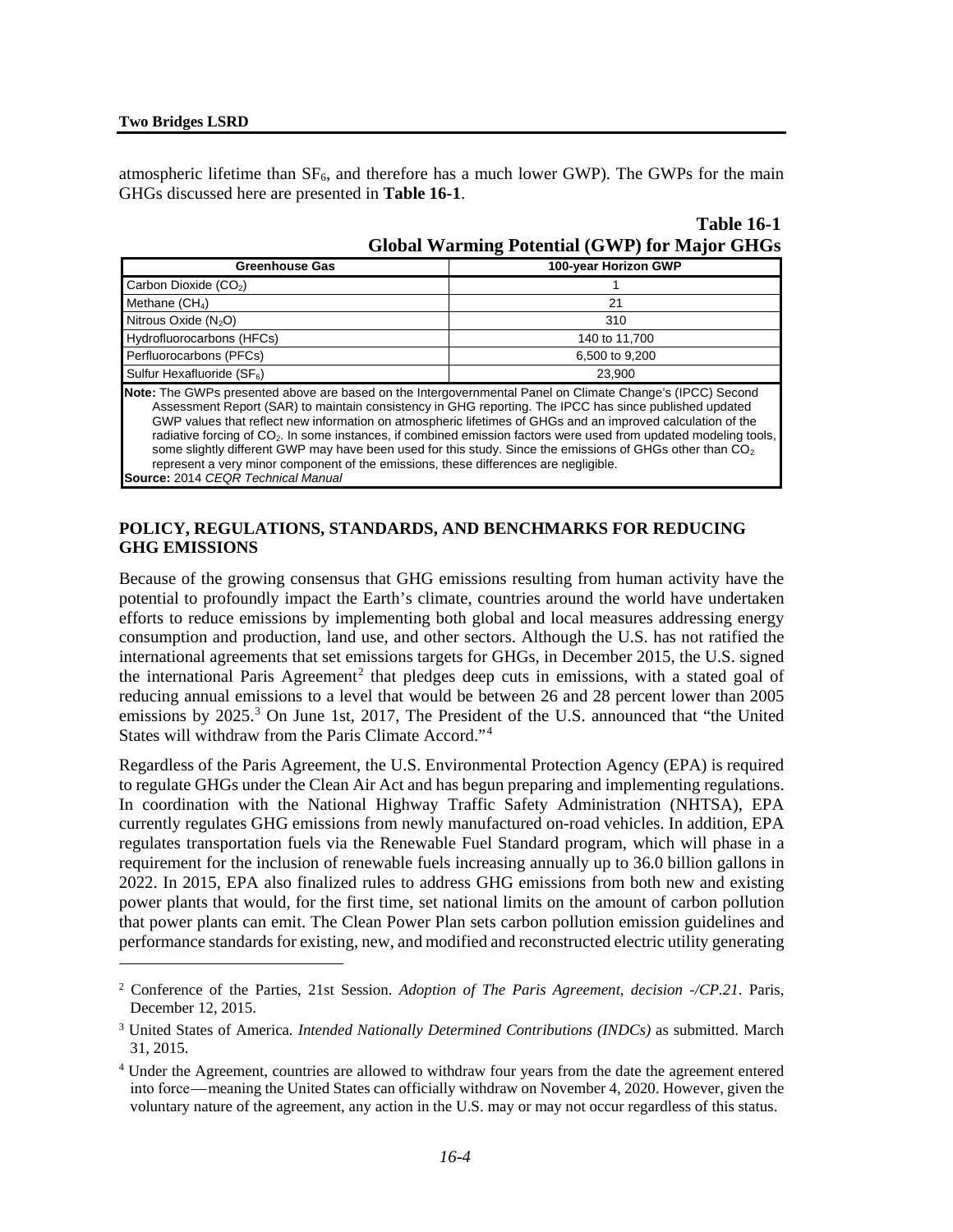units. On February 9, 2016, the Supreme Court stayed implementation of the Clean Power Plan pending judicial review.

There are also regional and local efforts to reduce GHG emissions. In 2009, Governor Paterson issued Executive Order No. 24, establishing a goal of reducing GHG emissions in New York State by 80 percent, compared with 1990 levels, by 2050, and creating a Climate Action Council tasked with preparing a climate action plan outlining the policies required to attain the GHG reduction goal; an interim draft plan has been published.<sup>[5](#page-4-0)</sup> The State is now seeking to achieve some of the emission reduction goals via local and regional planning and projects through its Cleaner Greener Communities and Climate Smart Communities programs. The State also has adopted California's GHG vehicle standards (which are at least as strict as the federal standards).

The New York State Energy Plan outlines the State's energy goals and provides strategies and recommendations for meeting those goals. The latest version of the plan was published in June 2015. The new plan outlines a vision for transforming the state's energy sector that would result in increased energy efficiency (both demand and supply), increased carbon-free power production and cleaner transportation, in addition to achieving other goals not related to GHG emissions. The 2015 plan also establishes new targets: (1) reducing GHG emissions in New York State by 40 percent, compared with 1990 levels, by 2030; (2) providing 50 percent of electricity generation in the state from renewable sources by 2030; and (3) increasing building energy efficiency gains by 600 trillion British thermal units (Btu) by 2030.

New York State has also developed regulations to cap and reduce  $CO<sub>2</sub>$  emissions from power plants to meet its commitment to the Regional Greenhouse Gas Initiative (RGGI). Under the RGGI agreement, the governors of nine northeastern and Mid-Atlantic states have committed to regulate the amount of  $CO<sub>2</sub>$  that power plants are allowed to emit, gradually reducing annual emissions to half the 2009 levels by 2020. The RGGI states and Pennsylvania have also announced plans to reduce GHG emissions from transportation, through the use of biofuel, alternative fuel, and efficient vehicles.

Many local governments worldwide, including New York City, are participating in the Cities for Climate Protection<sup>TM</sup> campaign and have committed to adopting policies and implementing quantifiable measures to reduce local GHG emissions, improve air quality, and enhance urban livability and sustainability. New York City's long-term comprehensive plan for a sustainable and resilient New York City, which began as PlaNYC 2030 in 2007, and continues to evolve today as OneNYC, includes GHG emissions reduction goals, many specific initiatives that can result in emission reductions, and initiatives aimed at adapting to future climate change impacts. The goal to reduce citywide GHG emissions to 30 percent below 2005 levels by 2030 ("30 by 30") was codified by Local Law 22 of 2008, known as the New York City Climate Protection Act (the "GHG reduction goal").<sup>[6](#page-4-1)</sup> The City also has announced a longer-term goal of reducing emissions to 80 percent below 2005 levels by 2050 ("80 by 50"), which was codified by Local Law 66 of 2014, and has published a study evaluating the potential for achieving that goal. More recently, as part of OneNYC, the City has announced a more aggressive goal for reducing emissions from building energy down to 30 percent below 2005 levels by 2025.

<span id="page-4-0"></span><sup>&</sup>lt;sup>5</sup> New York State Climate Action Council. New York State Climate Action Plan Interim Report. November 2010.

<span id="page-4-1"></span><sup>6</sup> Administrative Code of the City of New York, §24‐803.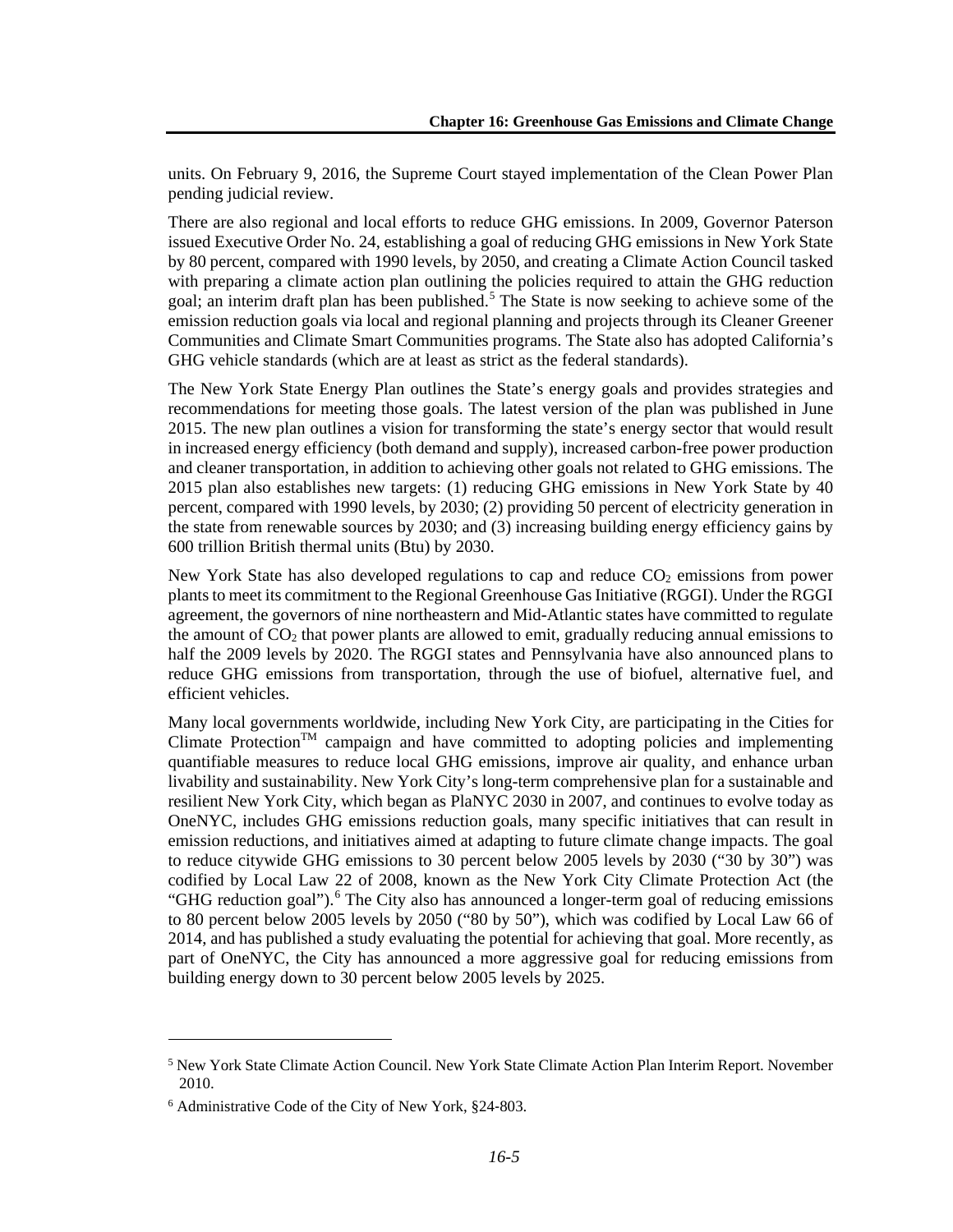In December 2009, the New York City Council enacted four laws addressing energy efficiency in large new and existing buildings, in accordance with PlaNYC. The laws require owners of existing buildings larger than 50,000 square feet to conduct energy efficiency audits and retrocommissioning every 10 years, to optimize building energy efficiency, and to "benchmark" the building energy and water consumption annually, using an EPA online tool. By 2025, commercial buildings over 50,000 square feet also will require lighting upgrades, including the installation of sensors and controls, more efficient light fixtures, and the installation of submeters, so that tenants can be provided with information on their electricity consumption. The legislation also creates a local New York City Energy Conservation Code, which along with the Energy Conservation Construction Code of New York State (as updated in 2016), requires equipment installed during a renovation to meet current efficiency standards.

To achieve the 80 by 50 goal, the City is convening Technical Working Groups to analyze the GHG reduction pathways from the building sector, power, transportation, and solid waste sectors to develop action plans for these sectors. The members of the Technical Working Groups will develop and recommend the data analysis, interim metrics and indicators, voluntary actions, and potential mandates to effectively achieve the City's emissions reduction goal. In 2016, the City published the building sector Technical Working Group report, which included commitments by the City to change to building energy code and take other measures aimed at substantially reducing GHG emissions.

For certain projects subject to CEQR (e.g., projects with 350,000 gsf or more of development or other energy intense projects), an analysis of the projects' contributions to GHG emissions is required to determine consistency with the City's reduction goal, which is currently the most appropriate standard by which to analyze a project under CEQR, and is therefore applied in this chapter.

A number of benchmarks for energy efficiency and green building design have also been developed. For example, the LEED system is a benchmark for the design, construction, and operation of high-performance green buildings that includes energy efficiency components. EPA's Energy Star is a voluntary labeling program designed to identify and promote the construction of new energy efficient buildings, facilities, and homes and the purchase of energy efficient appliances, heating and cooling systems, office equipment, lighting, home electronics, and building envelopes.

### **METHODOLOGY**

Climate change is driven by the collective contributions of diverse individual sources of emissions to global atmospheric GHG concentrations. Identifying potential GHG emissions from a proposed action can help decision makers identify practicable opportunities to reduce GHG emissions and ensure consistency with policies aimed at reducing overall emissions. While the increments of criteria pollutants and toxic air emissions are assessed in the context of health-based standards and local impacts, there are no established thresholds for assessing the significance of a project's contribution to climate change. Nonetheless, prudent planning dictates that all sectors address GHG emissions by identifying GHG sources and practicable means to reduce them. Therefore, this chapter presents the total GHG emissions potentially associated with the proposed projects and identifies measures that would be implemented and measures that are still under consideration to limit emissions. (Note that this differs from most other technical areas in that it does not account for only the increment between the condition with and without the proposed action. The reason for that different approach is that to truly account for the incremental emissions only would require speculation regarding where people would live in a No Action condition if residential units are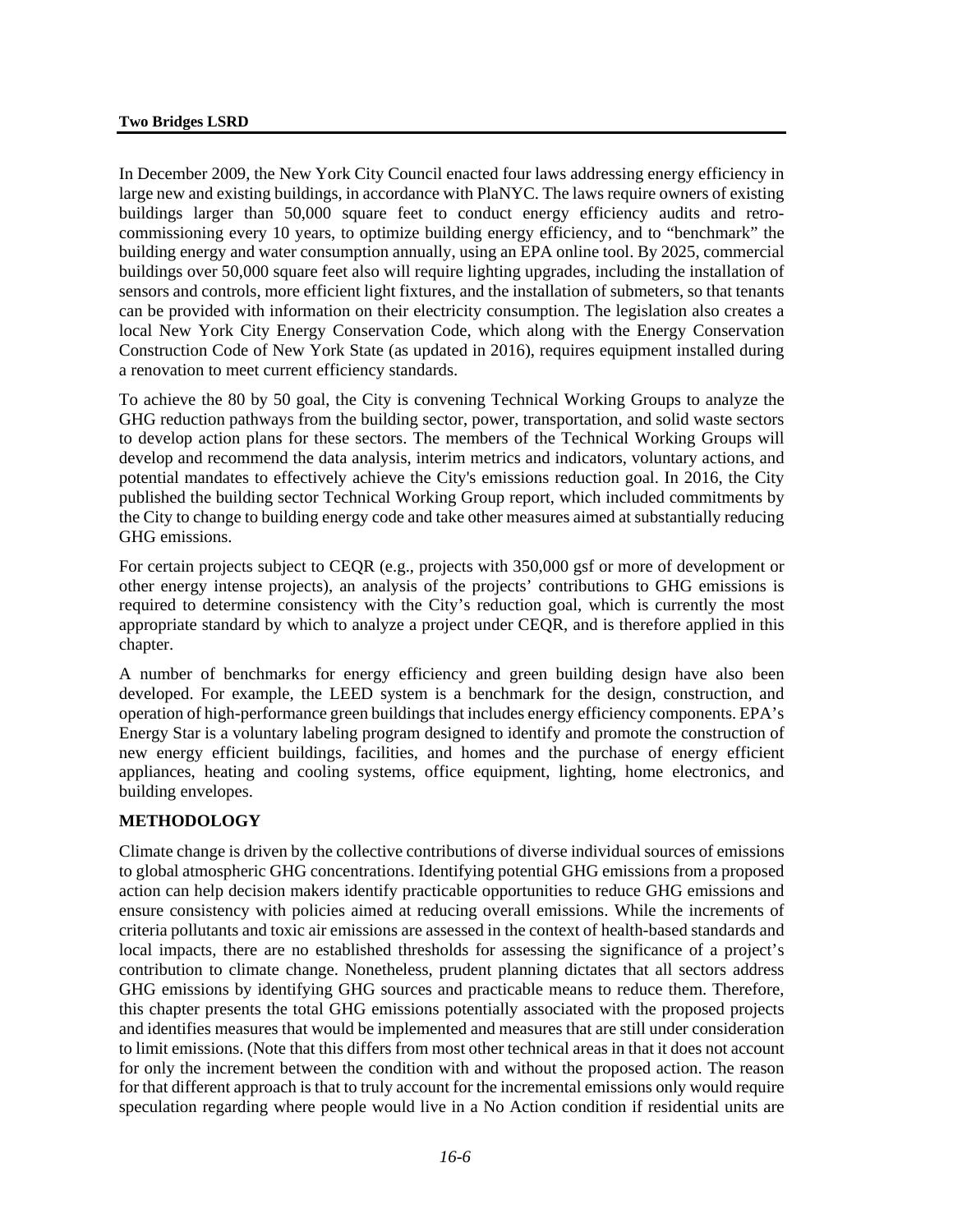not built at this location, what energy use and efficiency might be like for those alternatives and other related considerations, and similar assumptions regarding commercial and other uses. The focus is therefore on the total emissions associated with the uses, and on the effect of measures to reduce those emissions.)

Estimates of potential GHG emissions associated with the proposed projects are based on the methodology presented in the *CEQR Technical Manual*. Estimates of emissions of GHGs from the proposed developments have been quantified, including off-site emissions associated with use of electricity, on-site emissions from heat and hot water systems, and emissions from vehicle use associated with the proposed developments. GHG emissions that would result from construction are discussed as well. As per the guidance, analysis of building energy is based on the average carbon intensity of electricity in 2008 and in some cases more recent data (see below), which will likely be lower in the 2021 build year and lower still in future years as the fraction of electricity generated from renewable sources continues to increase. Vehicular emission factors also will continue to decrease in future years as vehicle engine efficiency increases and emissions standards continue to decrease, resulting in lower emissions in future years. Since the methodology does not account for future years and other changes described above, it also does not explicitly address potential changes in future consumption associated with climate change, such as increased electricity for cooling, or decreased on-site fuel for heating. Overall, this analysis results in conservatively high estimates of potential GHG emissions.

 $CO<sub>2</sub>$  is the primary pollutant of concern from anthropogenic emission sources and is accounted for in the analysis of emissions from all development projects. GHG emissions for gases other than CO2 are included where practicable or in cases where they comprise a substantial portion of overall emissions. The various GHG emissions are added together and presented as metric tons of  $CO<sub>2</sub>e$ emissions per year (see "Pollutants of Concern," above).

### *BUILDING OPERATIONAL EMISSIONS*

 $\overline{a}$ 

Estimates of emissions from building electricity and fuel use were prepared using projections of energy consumption developed specifically for the proposed developments by the project engineers and the emission factors referenced in the 2015 GHG emissions inventory for New York City.<sup>[7](#page-6-0)</sup> Sites 4 (4A/4B), 5, and 6A are estimated to require 5.0 gigawatt-hours per year (GWh/yr), 13.5 GWh/yr, and 6.7 GWh/yr of electricity for general building operations, respectively. A total of 33,000 million British thermal units per year (MMBtu/yr), 73,202 MMBtu/yr, and 39,500 MMBtu/yr of natural gas would be consumed for the heat and hot water systems of Sites 4 (4A/4B), 5, and 6A, respectively. Since the electricity emissions represent the latest data (2015) and not future build year (2021), future emissions are expected to be lower as efficiency and renewable energy use continue to increase with the objective of meeting State and City GHG reduction goals.

Site 5 also would include an increase of 5,319 gsf of retail in the existing buildings on that site. Projected fuel consumption and electricity usage for the retail usage were not available; therefore, estimates of emissions due to building electricity and fuel use were prepared using building carbon intensity by use type as detailed in the *CEQR Technical Manual*. Per *CEQR Technical Manual* guidance, the building carbon intensity data represents 2008 citywide averages by use type and not projections for the future build year (2021). Future emissions are expected to be lower as

<span id="page-6-0"></span><sup>7</sup> The City of New York Mayor's Office of Long-Term Planning and Sustainability. *Inventory of New York City Greenhouse Gas Emissions in 2015*. September 2016.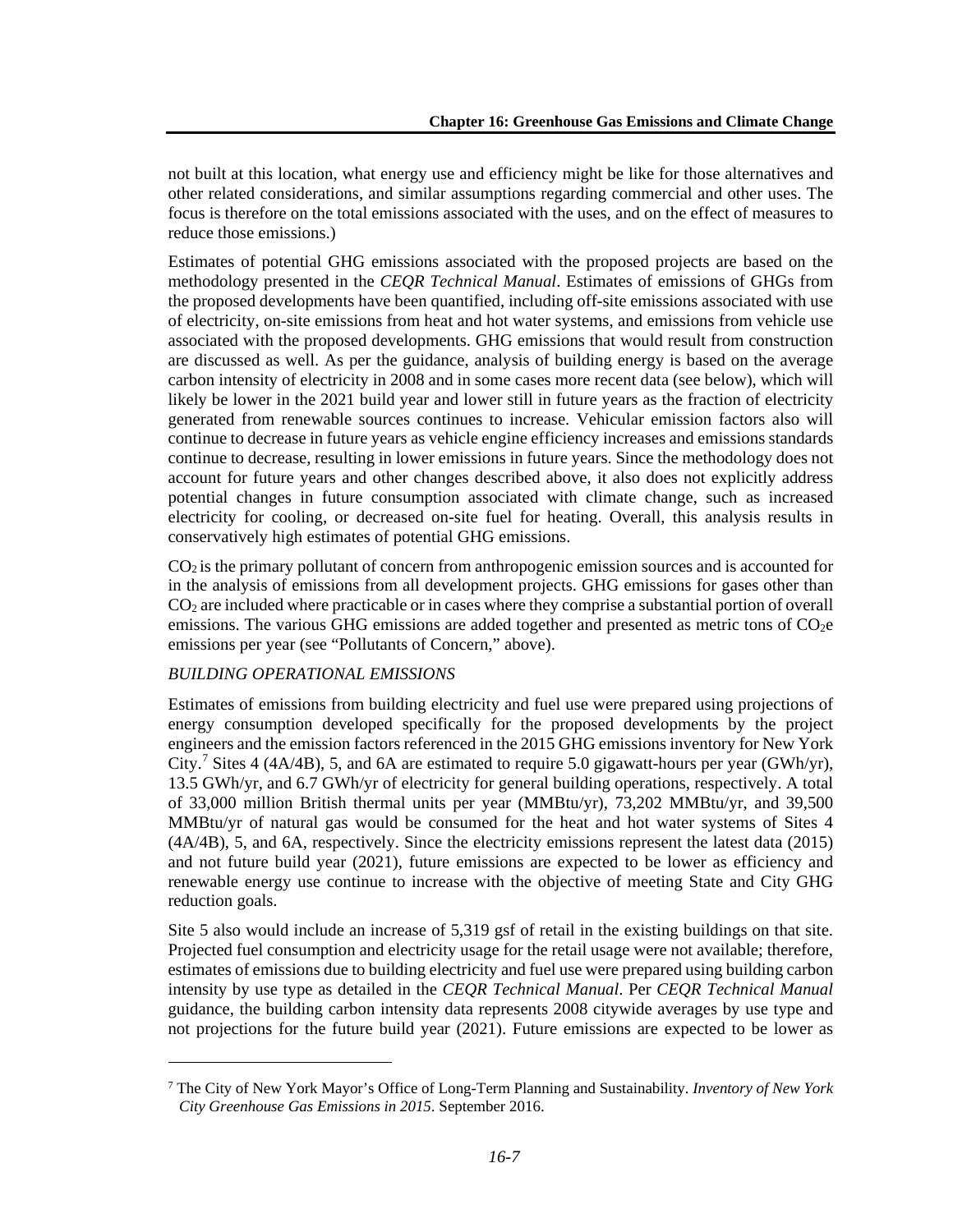efficiency and renewable energy use for grid-supplied electric power continue to increase with the objective of meeting State and City future GHG reduction goals.

Additionally, the inclusion of a cogeneration system is under consideration for Site 5. If included, the system would produce electricity on-site while providing heat as a byproduct, and would reduce the electricity demand within the range of 1.93 to 9.02 GWh/yr. The system would require between 26,288 to 109,091 MMBtu/yr of natural gas. The heat produced would offset some or all of the natural gas required to provide heat and hot water. The system under consideration assumed a 55 percent heat recovery efficiency and would reduce natural gas consumption within the range of 18,073 to 51,810 MMBtu/yr. The range of implementation under consideration has been analyzed.

#### *MOBILE SOURCE EMISSIONS*

The number of annual weekday vehicle trips by mode (cars, taxis, and trucks) that would be generated by the proposed projects was calculated using the transportation planning assumptions developed for the analysis and presented in Chapter 14, "Transportation." The assumptions used in the calculation include average daily weekday person trips and delivery trips by proposed use, the percentage of vehicle trips by mode, and the average vehicle occupancy. Travel distances shown in Table 18-6 and 18-7 and associated text of the *CEQR Technical Manual* were used in the calculations of annual vehicle miles traveled by cars, taxis, and trucks. Table 18-8 of the *CEQR Technical Manual* was used to determine the percentage of vehicle miles traveled by road type and the mobile GHG emissions calculator provided with the manual was used to estimate GHG emissions from car, taxi, and truck trips attributable to the proposed projects.

Based on the latest fuel lifecycle model from Argonne National Laboratory,<sup>[8](#page-7-0)</sup> emissions from producing and delivering fuel ("well-to-pump") are estimated to add an additional 25 percent to the GHG emissions from gasoline and 27 percent from diesel. Although upstream emissions (emissions associated with production, processing, and transportation) of all fuels can be substantial and are important to consider when comparing the emissions associated with the consumption of different fuels, fuel alternatives are not being considered for the proposed developments, and as per the *CEQR Technical Manual* guidance, the well-to-pump emissions are not considered in the analysis. The assessment of tailpipe emissions only is in accordance with the *CEQR Technical Manual* guidance on assessing GHG emissions and the methodology used in developing the New York City GHG inventory, which is the basis of the GHG reduction goal.

The projected total annual vehicle miles traveled by roadway type, forming the basis for the GHG emissions calculations from mobile sources, are summarized in **Table 16-2**.

| <b>Vehicle Miles Traveled per Year</b>                           |                  |         |              |  |
|------------------------------------------------------------------|------------------|---------|--------------|--|
| Roadway Type                                                     | <b>Passenger</b> | Taxi    | <b>Truck</b> |  |
| Local                                                            | 702,509          | 380.066 | 379,335      |  |
| Arterial                                                         | 1,532,746        | 826,236 | 827,641      |  |
| 518,272<br>957,966<br>517,276<br>Interstate/Expressway           |                  |         |              |  |
| 1,727,574<br>1,724,252<br>3,193,221<br>Total                     |                  |         |              |  |
| Source: AKRF, Inc., for the Two Bridges LSRD DEIS, June 20172018 |                  |         |              |  |

|  |                               | <b>Table 16-2</b> |
|--|-------------------------------|-------------------|
|  | hicle Miles Traveled per Year |                   |

<span id="page-7-0"></span><sup>&</sup>lt;sup>8</sup> Based on GREET1 2016 model from Argonne National Laboratory.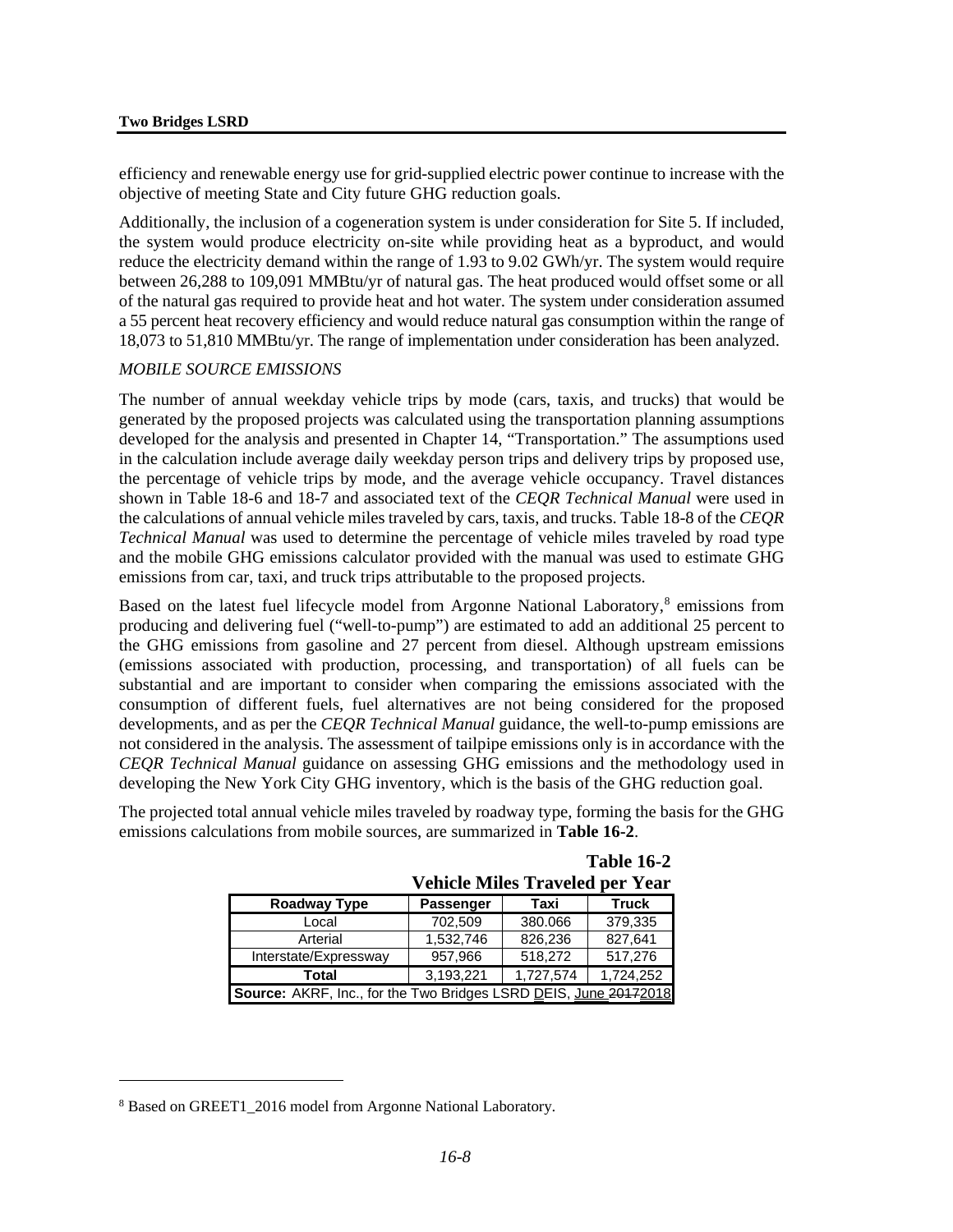#### *CONSTRUCTION EMISSIONS*

A description of construction activities is provided in Chapter 19, "Construction." Construction emissions include emissions from on-road trips, on-site non-road engines, and materials extraction, production, and transport.

The number of vehicle trips by mode (worker cars, delivery trucks) that would be generated by the proposed projects' construction was calculated using the assumptions developed for the analysis and presented in Chapter 19, "Construction." The assumptions used in the calculation include average daily workers, the percentage of auto trips, and the average vehicle occupancy to develop annual vehicle miles traveled (VMT) associated with commuting workers. An average round-trip commute distance for construction workers in the New York City Region of 25.3 miles (based on the average trip to work distance for the New York Metropolitan Area area) $9$  was used. Similarly, the numbers of trucks (concrete trucks, dump trucks, and tractor trailers) for each phase of construction activity were used to estimate truck VMT. Distances for truck deliveries were developed based on estimates of the origin and destination of materials for the proposed projects. Table 18-8 of the *CEQR Technical Manual* was used to determine the percentage of vehicle miles traveled by road type and the most recent version of the EPA MOVES model was used to obtain an estimate of car and truck GHG emission factors used to produce the associated emissions attributable to the Proposed Actions.

The proposed projects would result in construction worker travel of 4.3 million VMT. Additionally, the proposed projects would result in construction truck trips totaling 2.6 million VMT. These data were used as the basis for the GHG emissions calculations from mobile sources, applying emission factors as described above for operational mobile source emissions.

On-site emissions were calculated for non-road construction engines based on specific estimates of construction activity and fuel consumption data from EPA's NONROAD emissions model. A detailed schedule for the use of non-road construction engines was developed, as described in Chapter 19, "Construction." The detailed data, including the number, type, power rating, and hours of operation for all construction engines was coupled with fuel consumption rate data from EPA's NONROAD model to estimate total fuel consumption throughout the duration of the construction activities. Non-road construction engines are estimated to require approximately 2.0 million gallons of diesel equivalent throughout the duration of construction. The quantity of fuel was then multiplied by an emission factor of [10](#page-8-1).30 kilograms  $CO<sub>2</sub>e$  per gallon of diesel fuel.<sup>10</sup>

Upstream emissions related to the production of construction materials were estimated based on the expected quantity of iron or steel and cement. Although other materials will be used, cement and metals have the largest embodied energy and direct GHG emissions associated with their production, and substantial quantities would be used for the proposed actions.

The construction is estimated to require 197,045 metric tons of cement. An emission factor of 0.928 metric tons of  $CO<sub>2</sub>e$  per metric ton of cement produced was applied to estimate emissions associated with energy consumption and process emissions for cement production.<sup>[11](#page-8-2)</sup> The precise origin of cement for this project is unknown at this time.

<span id="page-8-0"></span><sup>9</sup> NYSDOT. *2009 NHTS, New York State Add-On*. Key Tables. Table 3: Average Travel Day Person-Trip Length by Mode and Purpose, trip-to work distance for SOV in NYMTC 10-county area. 2011.

<span id="page-8-1"></span><sup>&</sup>lt;sup>10</sup> EPA. Emission Factors for Greenhouse Gas Inventories. 19 November 2015.

<span id="page-8-2"></span><sup>&</sup>lt;sup>11</sup> The Portland Cement Association. Life Cycle Inventory of Portland Cement Manufacture. 2006.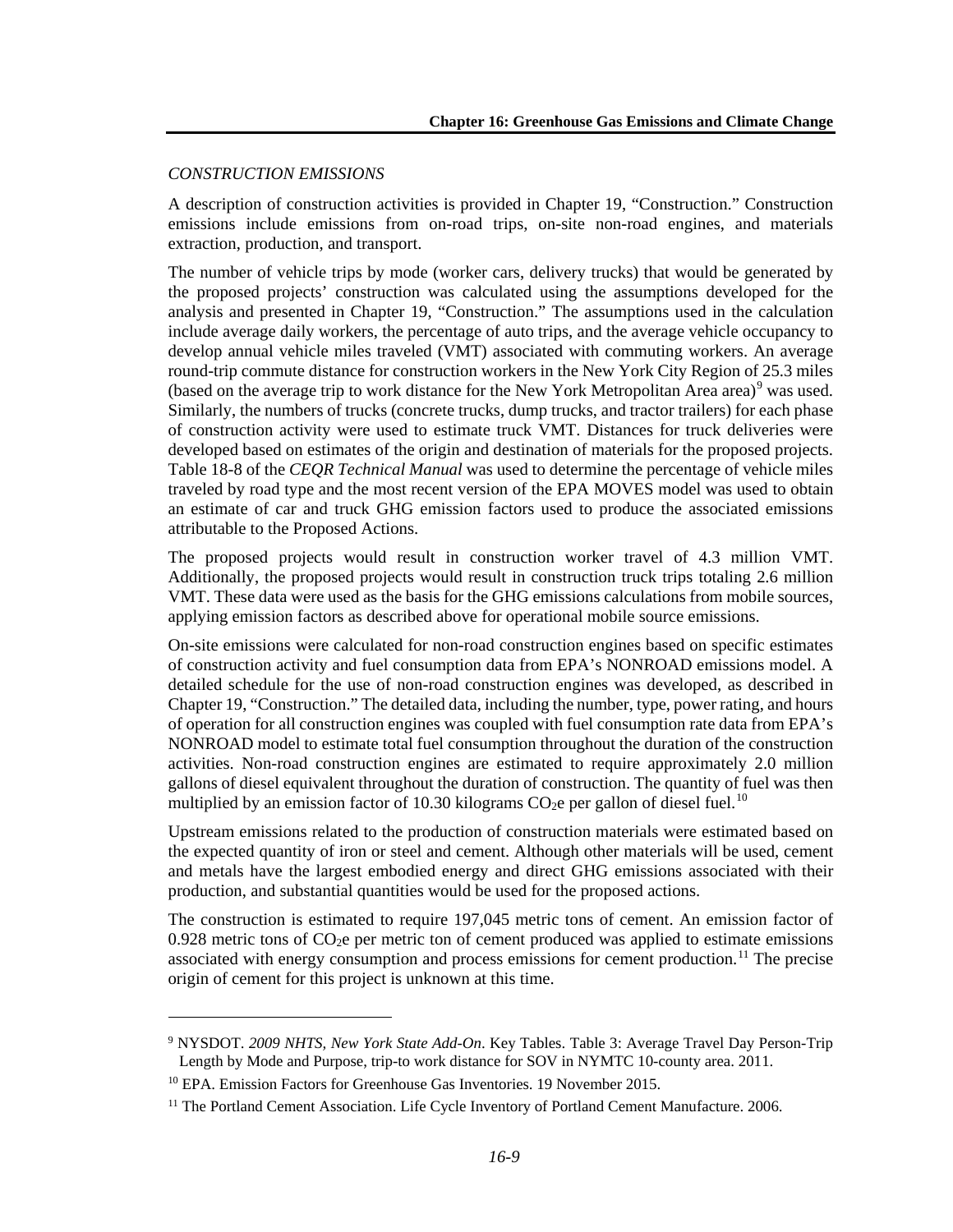#### **Two Bridges LSRD**

The construction is estimated to require 27,118 metric tons of steel. An emission factor of 0.6 metric tons of  $CO<sub>2</sub>e$  per metric ton of steel product produced was applied to estimate emissions associated with production energy consumption,<sup>[12](#page-9-0)</sup> and 0.65 metric tons of  $CO<sub>2</sub>e$  per metric ton of steel product produced for process emissions associated with iron and steel production were applied. $13$ 

#### *EMISSIONS FROM SOLID WASTE MANAGEMENT*

The proposed projects would not fundamentally change the City's solid waste management system. Therefore, as per the *CEQR Technical Manual*, the GHG emissions from solid waste generation, transportation, treatment, and disposal are not quantified.

#### **PROJECTED GHG EMISSIONS**

#### *BUILDING OPERATIONAL EMISSIONS*

The fuel consumption and electricity use, emission factors, and resulting GHG emissions associated with building energy uses are presented in detail in **Table 16-3**. Building energy emissions are roughly proportional to the size of the buildings, with the highest emissions from Site 5, and the lowest from Site 4 (4A/4B). Site 5 may include a cogeneration system with a capacity in the range of 200 to 1,000 kW; therefore, emissions with the cogeneration options are presented as a range in **Table 16-4**. Within the range considered, the smaller 200 kW cogeneration system is estimated to reduce annual building energy emissions by less than one percent, while the largest system considered, 1,000 kW, would increase emissions by approximately 10 percent.

# **Table 16-3**

#### **Annual Building Operational GHG Emissions (metric tons CO2e, No Cogeneration)**

|                | <b>Natural Gas</b>        | <b>Grid Electricity</b>              |                        |
|----------------|---------------------------|--------------------------------------|------------------------|
| <b>Site</b>    | 53.196 Kg $CO2e/MMBtu(1)$ | 257.0 metric tons/GWh <sup>(2)</sup> | <b>Total Emissions</b> |
| Site 4 (4A/4B) | 33.000 MMBtu              | 5.0 GWh                              | 3,041                  |
| Site 5         | 73.202 MMBtu              | 13.5 GWh                             | $7.426^{\dagger}$      |
| Site 6A        | 39.500 MMBtu              | 6.7 GWh                              | 3,832                  |
|                |                           | Total:                               | 14.298                 |

**Notes:**

Totals may not sum due to rounding.

Site 5 includes the additional emission of 50 metric tons  $CO<sub>2</sub>$ e for new retail square footage in the existing 265-275 Cherry Street building, 5,319 gsf. Fuel usage estimates were unavailable; therefore emissions were estimated using the CEQR annual emission factor for commercial land use,  $9.43$  kg CO<sub>2</sub>e per gsf.

**Sources:**

 $\overline{a}$ 

(1) 2014 *CEQR Technical Manual* 

(2) The City of New York Mayor's Office of Long-Term Planning and Sustainability. *Inventory of New York City Greenhouse Gas Emissions in 2015*. September 2016. Note that this factor represents a correction of the factor presented in the 2014 *CEQR Technical Manual*.

Per *CEQR Technical Manual* guidance, electricity emissions represent the latest data (2015) and not the future build year (2021). Future emissions are expected to be lower.

<span id="page-9-0"></span> $12$  Arpad Horvath et al. Pavement Life-cycle Assessment Tool for Environmental and Economic Effects, Consortium on Green Design and Manufacturing. UC Berkeley. 2007.

<span id="page-9-1"></span><sup>&</sup>lt;sup>13</sup> Based on 42.3 teragrams of CO<sub>2</sub>e emitted and 65,460 thousand tons produced; Source: EPA. *Inventory of U.S. Climate Change and Sinks: 1990–2009*. April 15, 2011.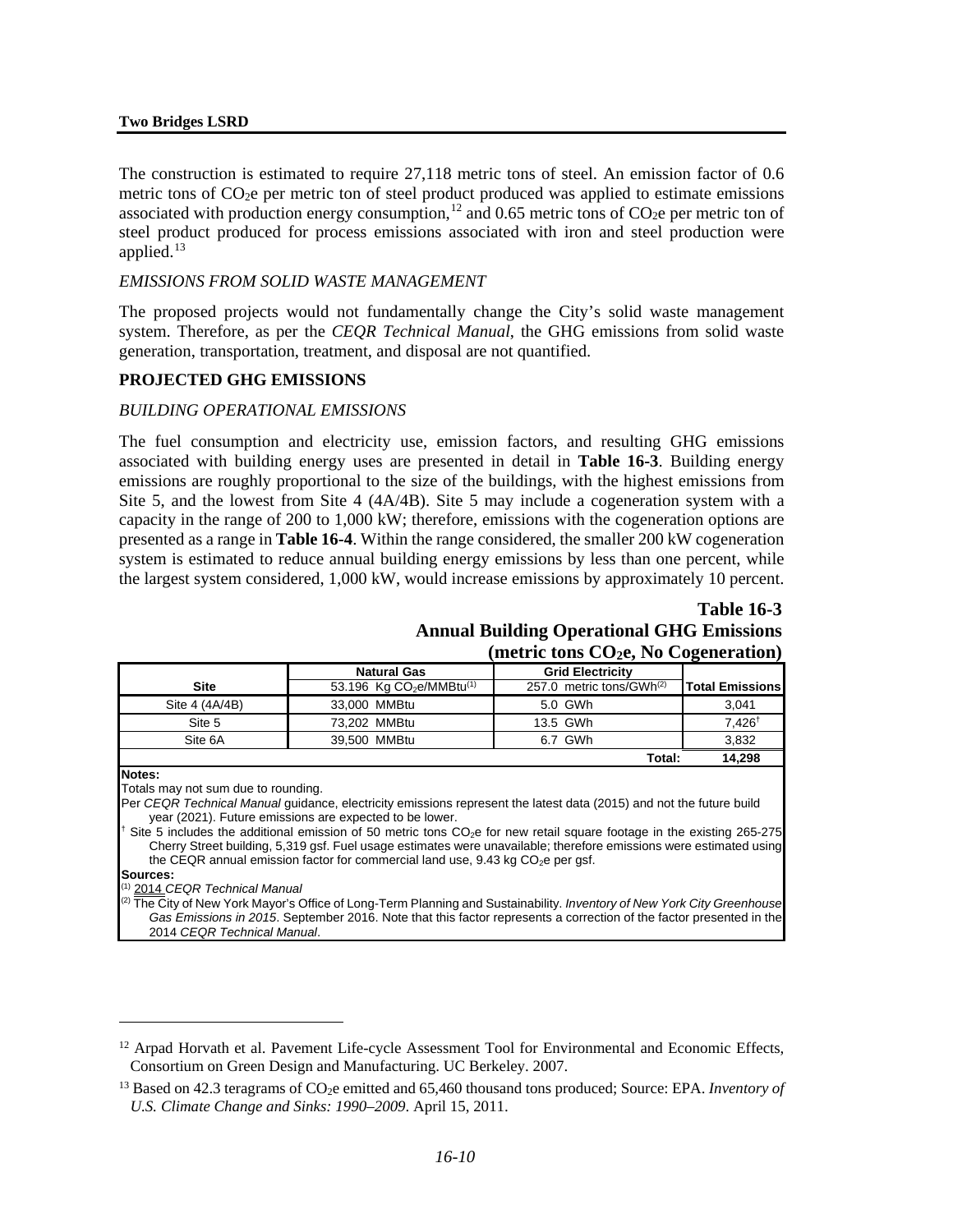## **Table 16-4 Site 5 Cogeneration Options—Total Annual Building Operational GHG Emissions (metric tons CO2e)**

| <b>Grid Electricity</b><br><b>Natural Gas</b><br>53.196 Kg $CO2e/MMBtu(1)$<br>257.0 metric tons/GWh <sup>(2)</sup><br><b>Cogeneration Option</b><br>73,202 MMBtu<br>No Cogeneration<br>13.5 GWh<br>7.426<br>200 kW Cogeneration<br>81.417 MMBtu<br>11.6 GWh<br>7,368<br>1,000 kW Cogeneration<br>130,483 MMBtu<br>4.5 GWh<br>8,156<br>Notes:<br>Totals may not sum due to rounding.<br>Per 2014 CEQR Technical Manual guidance, electricity emissions represent the latest data (2015) and not the future build<br>year (2021). Future emissions are expected to be lower.<br>Site 5 includes the additional emission of 50 metric tons $CO2e$ for new retail square footage in the existing 265-275 Cherry<br>Street building, 5,319 gsf. Fuel usage estimates were unavailable; therefore emissions were estimated using the |                        |  |  |  |  |  |
|--------------------------------------------------------------------------------------------------------------------------------------------------------------------------------------------------------------------------------------------------------------------------------------------------------------------------------------------------------------------------------------------------------------------------------------------------------------------------------------------------------------------------------------------------------------------------------------------------------------------------------------------------------------------------------------------------------------------------------------------------------------------------------------------------------------------------------|------------------------|--|--|--|--|--|
|                                                                                                                                                                                                                                                                                                                                                                                                                                                                                                                                                                                                                                                                                                                                                                                                                                |                        |  |  |  |  |  |
|                                                                                                                                                                                                                                                                                                                                                                                                                                                                                                                                                                                                                                                                                                                                                                                                                                | <b>Total Emissions</b> |  |  |  |  |  |
|                                                                                                                                                                                                                                                                                                                                                                                                                                                                                                                                                                                                                                                                                                                                                                                                                                |                        |  |  |  |  |  |
|                                                                                                                                                                                                                                                                                                                                                                                                                                                                                                                                                                                                                                                                                                                                                                                                                                |                        |  |  |  |  |  |
|                                                                                                                                                                                                                                                                                                                                                                                                                                                                                                                                                                                                                                                                                                                                                                                                                                |                        |  |  |  |  |  |
| CEQR annual emission factor for commercial land use, $9.43$ kg CO <sub>2</sub> e per gsf.<br>Sources:                                                                                                                                                                                                                                                                                                                                                                                                                                                                                                                                                                                                                                                                                                                          |                        |  |  |  |  |  |
| $(1)$ 2014 CEQR Technical Manual<br><sup>[2]</sup> The City of New York Mayor's Office of Long-Term Planning and Sustainability. Inventory of New York City Greenhouse                                                                                                                                                                                                                                                                                                                                                                                                                                                                                                                                                                                                                                                         |                        |  |  |  |  |  |

*Gas Emissions in 2015*. September 2016.Note that this factor represents a correction of the factor presented in the 2014 *CEQR Technical Manual*.

### *MOBILE SOURCE EMISSIONS*

The mobile-source-related GHG emissions from the proposed projects are presented in detail in **Table 16-5**. In addition to the direct emissions included in the analysis, an additional approximately 25 percent would be emitted upstream, associated with fuel extraction, production, and delivery.

## **Table 16-5 Annual Mobile Source Emissions (metric tons CO2e, 2021)**

| $-2 - 7 - 7 - 7$                        |                                                                                                                                                                                                                   |                          |      |              |       |
|-----------------------------------------|-------------------------------------------------------------------------------------------------------------------------------------------------------------------------------------------------------------------|--------------------------|------|--------------|-------|
| <b>Site</b>                             | <b>Use</b>                                                                                                                                                                                                        | <b>Passenger Vehicle</b> | Taxi | <b>Truck</b> | Total |
|                                         | Residential                                                                                                                                                                                                       | 452                      | 212  | 848          | 1,511 |
| Site 4 (4A/4B)                          | Retail                                                                                                                                                                                                            | 3                        | 11   | 23           | 38    |
|                                         | Subtotal                                                                                                                                                                                                          | 454                      | 223  | 872          | 1,549 |
|                                         | Residential                                                                                                                                                                                                       | 924                      | 433  | 1,735        | 3.092 |
|                                         | Retail                                                                                                                                                                                                            | 5                        | 19   | 39           | 63    |
| Site 5                                  | Community Facility*                                                                                                                                                                                               | 17                       | 4    | 76           | 97    |
|                                         | Subtotal                                                                                                                                                                                                          | 945                      | 457  | 1,850        | 3,252 |
|                                         | Residential                                                                                                                                                                                                       | 524                      | 245  | 983          | 1,752 |
| Site 6A                                 | Retail                                                                                                                                                                                                            | $\mathcal{P}$            | 9    | 19           | 30    |
|                                         | Subtotal                                                                                                                                                                                                          | 526                      | 255  | 1,002        | 1,782 |
| Total<br>1,926<br>934<br>3,723<br>6,583 |                                                                                                                                                                                                                   |                          |      |              |       |
| Note:                                   |                                                                                                                                                                                                                   |                          |      |              |       |
|                                         | *The proposed community facility space on Site 5 is as yet unprogrammed; however, for the purposes of a<br>conservative analysis, it is assumed that this space could be utilized as an accessory early childhood |                          |      |              |       |

educational facility

Source: AKRF, Inc., for the Two Bridges LSRD DEIS, June 20172018.

#### *CONSTRUCTION EMISSIONS*

The estimated GHG emissions from construction of the proposed projects are presented in **Table**  16-6. Total construction emissions,  $249,794$  metric tons  $CO<sub>2</sub>e$ , would be equivalent to approximately 10-years of operational emissions. Emissions for the three project sites are approximately proportional to the size of their respective development areas.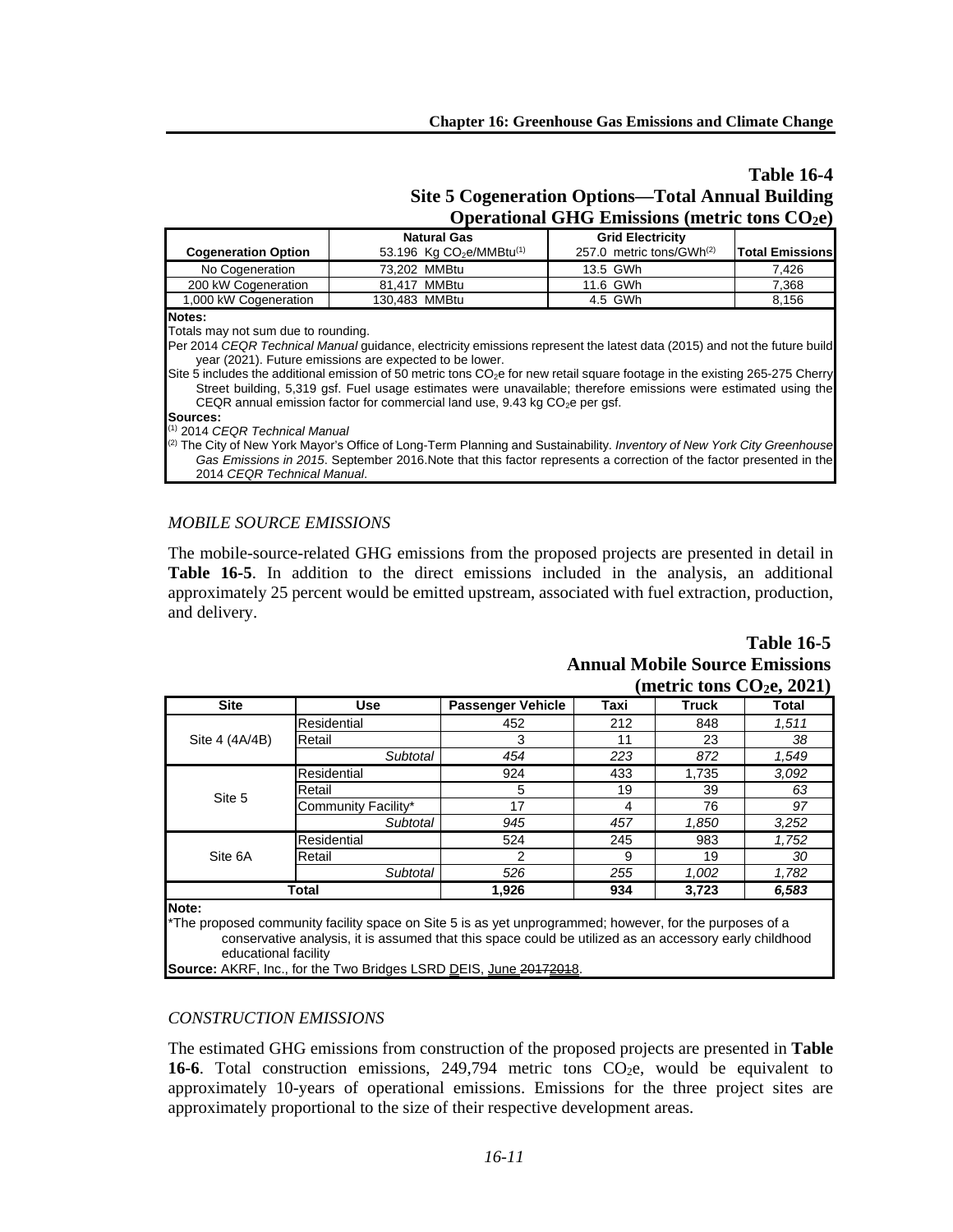| Total Construction GHG Emissions (metric tons CO <sub>2</sub> e) |                |        |         |       |  |  |
|------------------------------------------------------------------|----------------|--------|---------|-------|--|--|
| <b>Use</b>                                                       | Site 4 (4A/4B) | Site 5 | Site 6A | Total |  |  |
| Nonroad                                                          | 793            | 1,347  | 1,805   | 3,945 |  |  |
| 7.048<br><b>Transportation</b><br>2.719<br>1.468<br>2,861        |                |        |         |       |  |  |
| 238,802<br><b>Materials</b><br>43.011<br>176,042<br>19.749       |                |        |         |       |  |  |
| 249,794<br>Total<br>180,108<br>46.665<br>23.022                  |                |        |         |       |  |  |
| Source: AKRF, Inc., for the Two Bridges LSRD DEIS, June 20172018 |                |        |         |       |  |  |

|                                                                  | <b>Table 16-6</b> |
|------------------------------------------------------------------|-------------------|
| Total Construction GHG Emissions (metric tons CO <sub>2</sub> e) |                   |

**Table 16-7**

#### *SUMMARY*

A summary of GHG emissions by source type is presented in **Table 16-7**. Note that if new buildings were to be constructed elsewhere to accommodate the same number of units and space for other uses, the emissions from the use of electricity, energy for heating and hot water, and vehicle use could equal or exceed those estimated for the proposed projects, depending on their location, access to transit, building type, and energy efficiency measures. The proposed projects are not expected to fundamentally change the City's solid waste management system, and therefore emissions associated with solid waste are not presented.

| Summary of Annual GHG Emissions, $2021$ (metric tons $CO2e$ )                                                                                         |                            |               |       |  |  |  |  |
|-------------------------------------------------------------------------------------------------------------------------------------------------------|----------------------------|---------------|-------|--|--|--|--|
| <b>Site</b>                                                                                                                                           | <b>Building Operations</b> | <b>Mobile</b> | Total |  |  |  |  |
| Site 4 (4A/4B)                                                                                                                                        | 1,549<br>3.041<br>4.590    |               |       |  |  |  |  |
| 7,368 to 8,156<br>10,620 to 11,408<br>Site 5<br>3,252                                                                                                 |                            |               |       |  |  |  |  |
| Site 6A<br>3.832<br>1.782<br>5.614                                                                                                                    |                            |               |       |  |  |  |  |
| 14,240 to 15,028<br>20,824 to 21,611<br>6,583<br><b>Total</b>                                                                                         |                            |               |       |  |  |  |  |
| Note: The range of results for Site 5 and totals represent the range of emission associated with the<br>various cogeneration options. See Table 16-3. |                            |               |       |  |  |  |  |
| Source: AKRF, Inc., for the Two Bridges LSRD DEIS, June 20172018                                                                                      |                            |               |       |  |  |  |  |

The operational emissions from building energy use include on-site emissions from fuel consumption as well as emissions associated with the production and delivery of the electricity to be used on-site.

In addition, total GHG emissions associated with the construction, including direct emissions and upstream emissions associated with construction materials (excluding fuel), would be approximately 250 thousand metric tons.

### **ELEMENTS THAT WOULD REDUCE GHG EMISSIONS**

In general, dense, mixed-use development with access to transit and existing roadways is consistent with sustainable land use planning and smart growth strategies to reduce the carbon footprint of new development. These features and other measures currently under consideration are discussed in this section, addressing the PlaNYC/OneNYC goals as outlined in the *CEQR Technical Manual*. The implementation of the various design measures and features described would result in development that is consistent with the City's emissions reduction goal, as defined in the *CEQR Technical Manual*.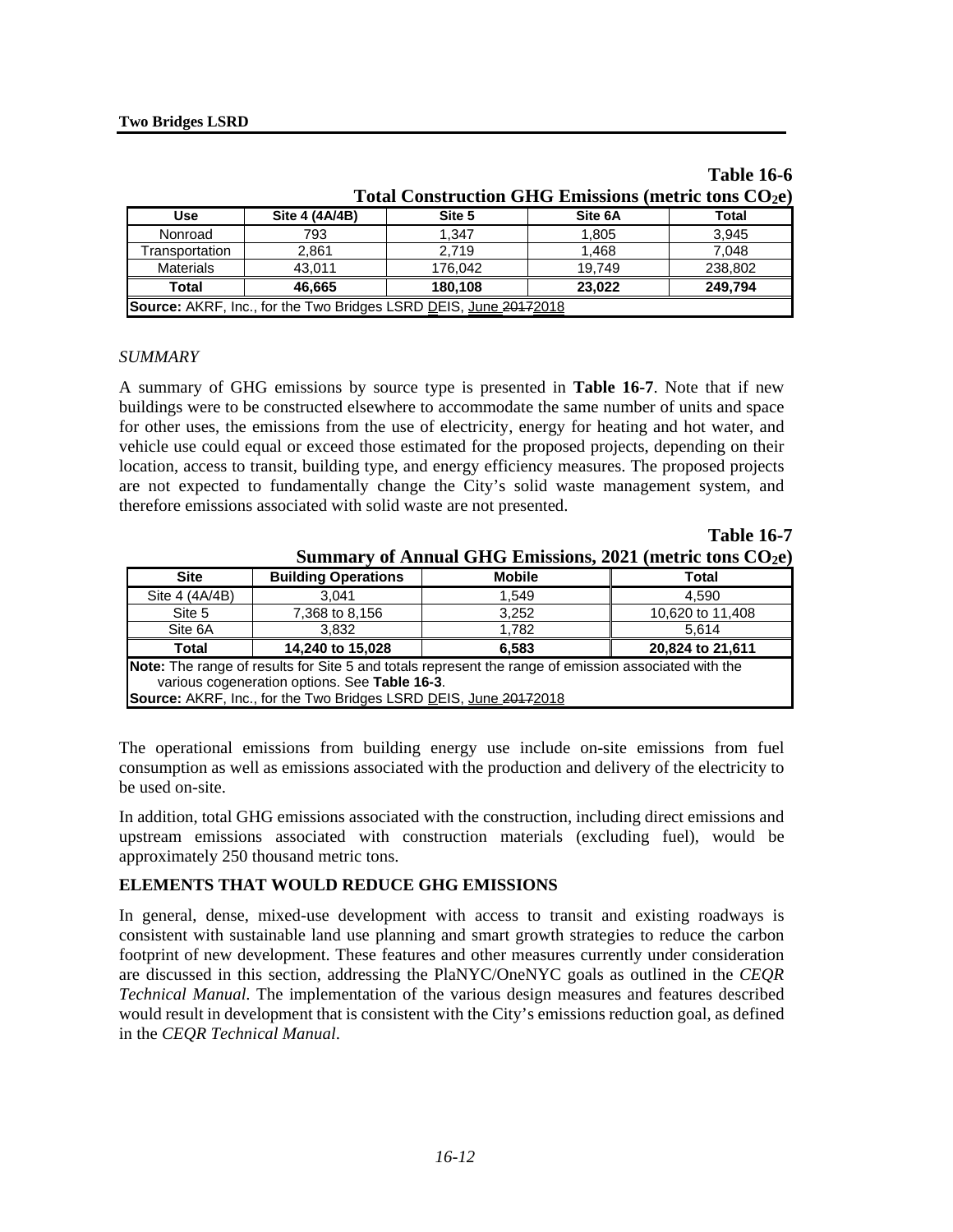## *BUILD EFFICIENT BUILDINGS*

The applicants have stated that they are currently evaluating the specific energy efficiency measures and design elements that may be implemented, and are required at a minimum to achieve the energy efficiency requirements of the New York City Building code. In 2016, as part of the City's implementation of strategies aimed at achieving the OneNYC GHG reduction goals, the City adopted the 2016 New York City Energy Conservation Construction Code (NYCECCC) which substantially increased the stringency of the building energy efficiency requirements and adopted the ASHRAE 90.1-2013 standard as a benchmark. In 2016, the City also published the findings of the Buildings Technical Working Group (TWG) convened by the City to identify the pathway to achieving the GHG reduction goals in the building sector;<sup>[14](#page-12-0)</sup> should the measures identified by the Buildings TWG or other measures not yet implemented be adopted by the City in the future, they may apply to the proposed projects similar to any new building (if prior to building approval) or existing building (after construction) and the proposed projects would implement any measures required under such programs.

Therefore, the proposed projects would support the goal identified in the *CEQR Technical Manual* of building efficient buildings.

## *USE CLEAN POWER*

 $\overline{a}$ 

The proposed projects would use natural gas, a lower carbon fuel, for the normal operation of the heat and hot water systems and, if implemented, for the cogeneration system.

### *TRANSIT*‐*ORIENTED DEVELOPMENT AND SUSTAINABLE TRANSPORTATION*

The proposed projects are located in an area well supported by many transit options: a five minutewalk from the East Broadway F subway station, a 15 minute walk from the Essex J/M/Z station and the Grand Street B/D station, approximately one block from the M22 and M15 buses, and approximately 9 minute walk from the X14, X38, and X37 express buses. In addition, three Citi Bike stations are located within several blocks from the project sites, and a major bike route is located near the project sites along the East River Esplanade.

## *REDUCE CONSTRUCTION OPERATION EMISSIONS*

Construction specifications would include an extensive diesel emissions reduction program, as described in detail in Chapter 19, "Construction," including diesel particle filters for large construction engines and other measures. These measures would reduce particulate matter emissions; while particulate matter is not included in the list of standard GHGs ("Kyoto gases"), recent studies have shown that black carbon—a constituent of particulate matter—may play an important role in climate change.

### *USE BUILDING MATERIALS WITH LOW CARBON INTENSITY*

Recycled steel would most likely be used for most structural steel since the steel available in the region is mostly recycled. Some cement replacements such as fly ash and/or slag may also be used, and concrete content would be optimized to the extent feasible.

Additional measures are being considered. For example, Sites 5 and 6A may include building materials with recycled content, materials that are extracted and/or manufactured within the

<span id="page-12-0"></span><sup>&</sup>lt;sup>14</sup> The City of New York. Technical Working Group Report: Transforming New York City Buildings for a Low-Carbon Future. 2016.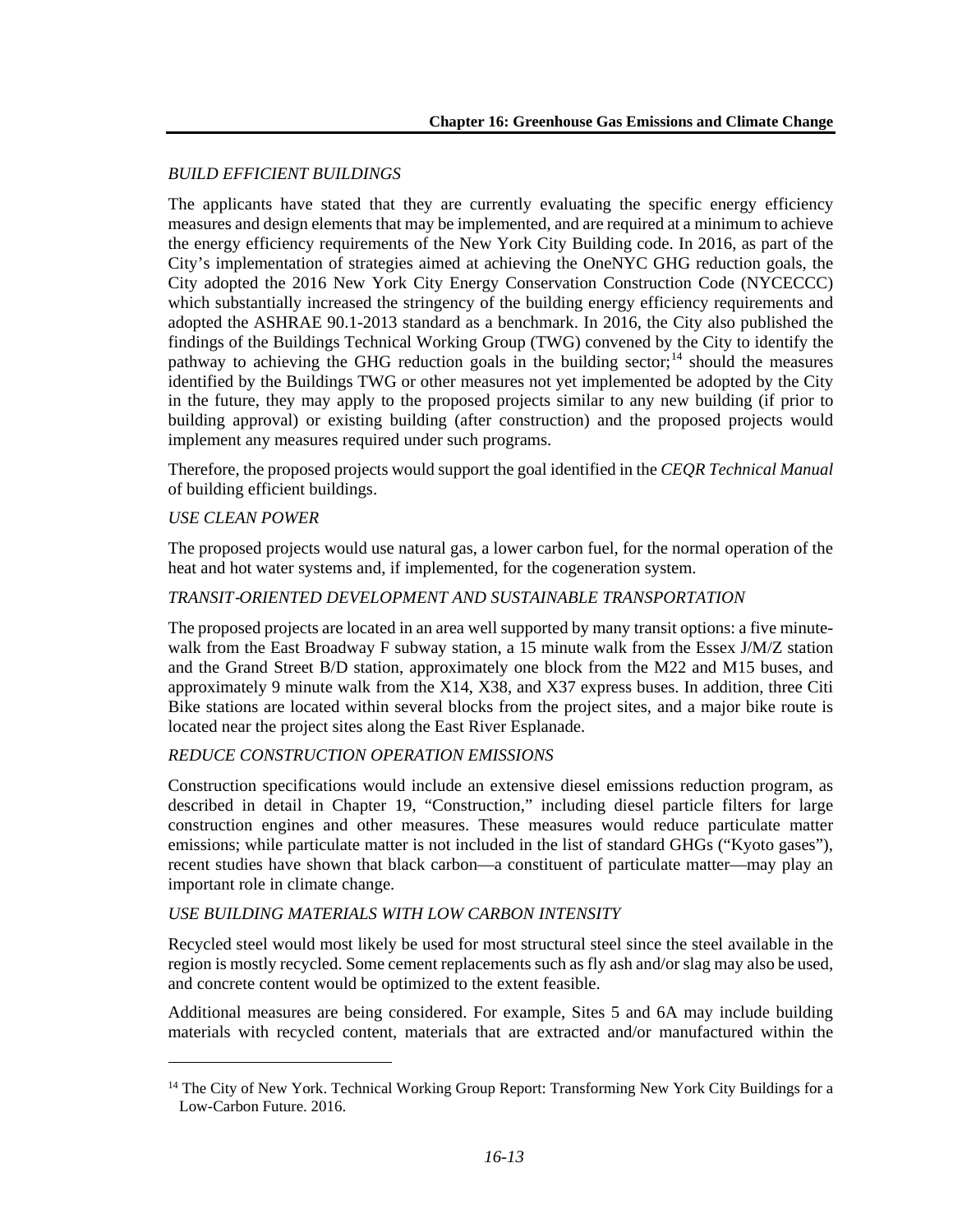$\overline{a}$ 

region, rapidly renewable building materials, and/or use wood that is locally produced and/or certified in accordance with the Sustainable Forestry Initiative or the Forestry Stewardship Council's Principles and Criteria.

# **C. RESILIENCE TO CLIMATE CHANGE**

The Waterfront Revitalization Program (WRP)<sup>[15](#page-13-0)</sup> addresses climate change and sea-level rise. The WRP requires consideration of climate change and sea-level rise in planning and design of development within the defined Coastal Zone Boundary. The project sites are within that zone. As set forth in more detail in the *CEQR Technical Manual*, the provisions of the WRP are also applied by the New York City Department of City Planning (DCP) and other city agencies when conducting environmental review. The proposed projects' consistency with WRP policies is described in Chapter 2, "Land Use, Zoning, and Public Policy," and **Appendix C**.

Since the project sites are near the East River waterfront, the potential effects of global climate change on the proposed projects have been considered and measures that would be implemented as part of the projects to improve their resilience to climate change have been identified.

## **DEVELOPMENT OF POLICY TO IMPROVE CLIMATE CHANGE RESILIENCE**

The New York State Sea Level Rise Task Force was created to assess potential impacts on the state's coastlines from rising seas and increased storm surge. The Task Force prepared a report of its findings and recommendations including protective and adaptive measures.<sup>[16](#page-13-1)</sup> The recommendations are: to provide more protective standards for coastal development, wetlands protection, shoreline armoring, and post-storm recovery; to implement adaptive measures for habitats; integrate climate change adaptation strategies into state environmental plans; and amend local and state regulations or statutes to respond to climate change. The Task Force also recommended the formal adoption of projections of sea-level rise.

The New York State Climate Action Plan Interim Report identified a number of policy options and actions that could increase the climate change resilience of natural systems, the built environment, and key economic sectors—focusing on agriculture, vulnerable coastal zones, ecosystems, water resources, energy infrastructure, public health, telecommunications and information infrastructure, and transportation.<sup>[17](#page-13-2)</sup> New York State's Community Risk and Resiliency Act (CRRA)<sup>[18](#page-13-3)</sup> requires that applicants for certain State programs demonstrate that they have taken into account future physical climate risks from storm surges, sea-level rise and flooding, and required the New York State Department of Environmental Conservation (DEC) to establish official State sea-level rise projections. In February 2017, DEC adopted a rule (6 NYCRR Part 490) defining the existing projections for use. These projections provide the basis for State adaptation decisions and are available for use by all decision makers. CRRA applies to specific State permitting, funding and regulatory decisions, including: smart growth assessments; funding for wastewater treatment plants; siting of hazardous waste facilities; design and

<span id="page-13-0"></span><sup>15</sup> City of New York Department of City Planning. *The New York City Waterfront Revitalization Program*. October 30, 2013. Approved by NY State Department of State, February 3, 2016.

<span id="page-13-1"></span><sup>16</sup> New York State Sea Level Rise Task Force. *Report to the Legislature*. December 2010.

<span id="page-13-2"></span><sup>17</sup> NYSERDA. *New York State Climate Action Plan Interim Report*. November, 2010.

<span id="page-13-3"></span><sup>18</sup> *Community Risk and Resiliency Act.* Chapter 355, NY Laws of 2014. April 9, 2013. Signed September 22, 2014.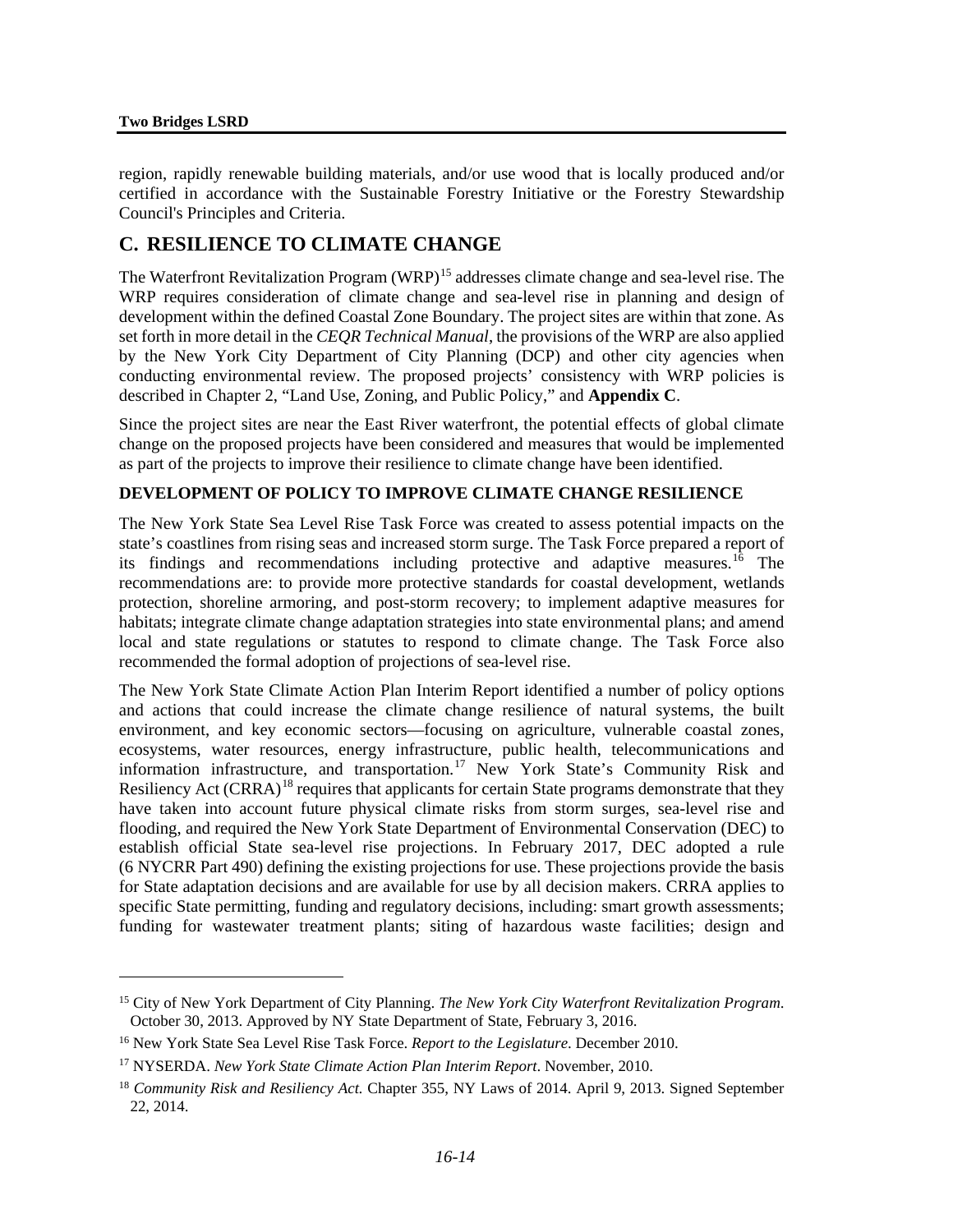construction of petroleum and chemical bulk storage facilities; oil and gas drilling; and State acquisition of open space. CRRA requires DEC to publish implementation guidance by 2017.

In New York City, the Climate Change Adaptation Task Force is tasked with fostering collaboration and cooperation between public and private organizations working to build the resilience of the city's critical infrastructure against rising seas, higher temperatures, and changing precipitation patterns. The Task Force is composed of over 57 New York City and State agencies, public authorities, and companies that operate, regulate, or maintain critical infrastructure in New York City. Led by the Mayor's office of Resilience and Recovery, the Task Force works together to assess risks, prioritize strategies, and examine how standards and regulations may need to be adjusted in response to a changing climate.

To assist the Task Force, the New York City Panel on Climate Change (NPCC) has prepared a set of climate change projections for the New York City region<sup>[19](#page-14-0)</sup> which was subsequently updated, $20,21$  $20,21$  $20,21$  and has suggested approaches to create an effective adaptation program for critical infrastructure. The NPCC includes leading climatologists, sea-level rise specialists, adaptation experts, and engineers, as well as representatives from the insurance and legal sectors. The climate change projections include a summary of baseline and projected climate conditions throughout the 21st century including heat waves and cold events, intense precipitation and droughts, sea-level rise, and coastal storm levels and frequency. NPCC projected that sea levels are likely to increase by up to 30 inches by the 2050s and up to 75 inches by the end of the century (more detailed ranges and timescales are available). In general, the probability of increased sea levels is characterized as "extremely likely," but there is uncertainty regarding the probability the various levels projected and timescale. Intense hurricanes are characterized as "more likely than not" to increase in intensity and/or frequency, and the likelihood of changes in other large storms ("Nor'easters") are characterized as unknown. Therefore, the projections for future 1-in-100 coastal storm surge levels for New York City include only sea-level rise at this time, and do not account for changes in storm frequency.

The New York City Green Code Task Force also has recommended strategies for addressing climate change resilience in buildings and for improving storm water management.<sup>[22](#page-14-3)</sup> Some of the recommendations call for further study, while others could serve as the basis for revisions to building code requirements. Notably, one recommendation was to require new developments within the projected future "100-year" floodplain (the area that would potentially be flooded in a severe coastal storm with a probability of 1-in-100 of occurring in any given year) to meet the same standards as buildings in the current "100-year" flood hazard zone.

While strategies and guidelines for addressing the effects of climate change are being developed on all levels of government, there are currently no specific requirements or accepted recommendations for development projects in New York City. However, the revisions to the WRP

<span id="page-14-0"></span><sup>19</sup> New York City Panel on Climate Change. *Climate Change Adaptation in New York City: Building a Risk Management Response*. Annals of the New York Academy of Sciences, May 2010.

<span id="page-14-1"></span><sup>20</sup> New York City Panel on Climate Change. *Climate Risk Information 2013: Observations, Climate Change Projections, and Maps*. June 2013.

<span id="page-14-2"></span><sup>21</sup> New York City Panel on Climate Change. *New York City Panel on Climate Change 2015 Report*. Ann. N.Y. Acad. Sci. 1336. 2015.

<span id="page-14-3"></span><sup>22</sup> New York City Green Codes Task Force. *Recommendations to New York City Building Code*. February 2010.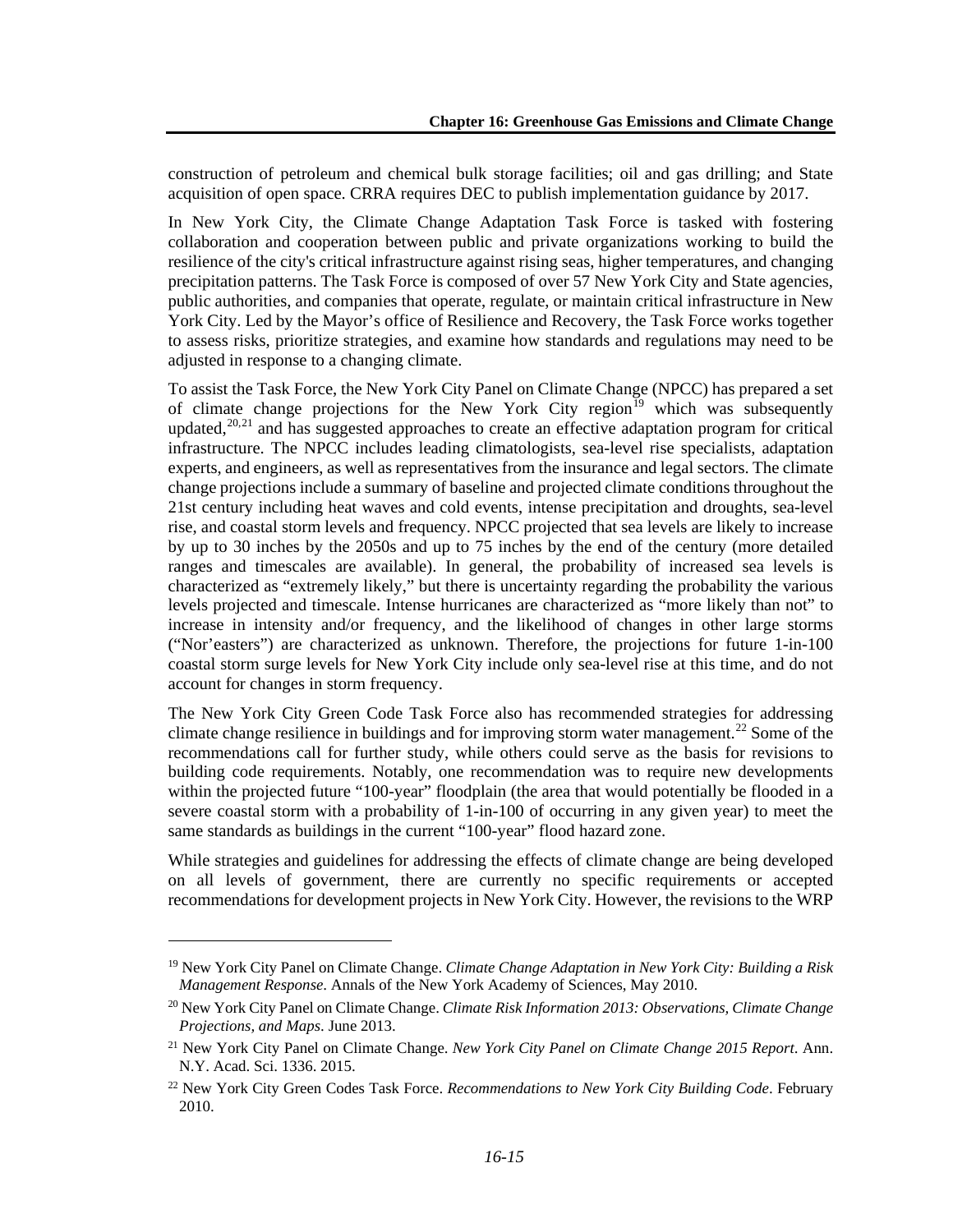$\overline{a}$ 

and accompanying guidance<sup>[23](#page-15-0)</sup> require consideration of climate change and sea-level rise in planning and design of waterfront development. As set forth in more detail in the City's *CEQR Technical Manual*, the provisions of the WRP are applied by city agencies when conducting environmental review, and are described in detail in Chapter 2, "Land Use, Zoning, and Public Policy," and **Appendix C**.

Climate change considerations and measures that would be implemented to increase climate resilience are discussed below. Additional climate change considerations may be incorporated into state and/or local laws prior to the development of the proposed projects, and any development would be constructed to meet or exceed the codes in effect at the time of construction.

#### **RESILIENCE OF THE PROPOSED PROJECTS TO CLIMATE CHANGE**

According to current flood hazard projections,  $24$  the current 1-in-100 coastal storm surge could reach elevations of 11 feet NAVD88 at Sites 4 (4A/4B) and 6A (and the existing uses on Site 5), and 12 feet NAVD88 for the proposed building on Site 5. Therefore, the official design flood elevation per the New York City building code would be one foot above these elevations at each site. Resilience considerations are accounted for throughout the lifetime of the use being evaluated. Residential buildings have a projected lifetime of 80 years or more, and therefore the furthest available projections (end of century) are considered here. According to the above cited NPCC data, by the 2050s, the 1-in-100 flood levels could reach 30 inches higher due to sea-level rise (per NPCC "High" scenario), to approximately 13.5 feet NAVD88 at Sites 4 (4A/4B) and 6A, and 14.5 feet NAVD88 for the proposed building on Site 5. By the end of the century, the 1-in-100 flood levels could reach 75 inches higher (per NPCC "High" scenario), to approximately 17 feet NAVD88 at Sites 4 (4A/4B) and 6A, and 18 feet NAVD88 for the proposed building on Site 5.

Note that these flood areas and elevations are likely conservatively high, and may be revised in the near future. On October 17, 2016, the Federal Emergency Management Agency (FEMA) and New York City Mayor de Blasio announced plans to revise the FEMA flood maps based on a 2015 New York City appeal of FEMA's flood risk calculations for New York City and the region. While revised flood maps have not yet been produced, the appeal generally identified potential reductions of 1.5 to 2.0 feet in the area of the proposed projects. Therefore, it is possible that the revised FEMA current flood elevations would be lower, and the resulting future flood elevations, including sea-level rise, may also be lower than those presented here.

In the project area, New York City is currently in the process of planning and approving the Lower Manhattan Coastal Resiliency (LMCR) Project, a flood-proofing and park-building measure that extends from Montgomery Street, one block north of the proposed projects, around Lower Manhattan to the north of Battery Park City. The City received funding through the U.S. Department of Housing and Urban Development's (HUD) National Disaster Resilience Competition (NDRC) to initiate LMCR and has begun working on the design and environmental reviewis in the early design phase. In addition, the City is currently designing the East Side Coastal Resiliency (ESCR) project, a similar effort starting at Montgomery Street northward to East 25th Street, and is currently pursuing an alternative designin the preliminary design phase that is undergoing environmental review. The City and the HUD have committed \$760 million to ESCR. Through these projects the City is proposing to install a flood protection system within City

<span id="page-15-0"></span><sup>23</sup> NYC Planning. *The New York City Waterfront Revitalization Program: Climate Change Adaptation Guidance*. March 2017.

<span id="page-15-1"></span><sup>24</sup> FEMA. *Preliminary Flood Insurance Rate Map*. Panel 3604970203G. Release Date: 12/05/2013.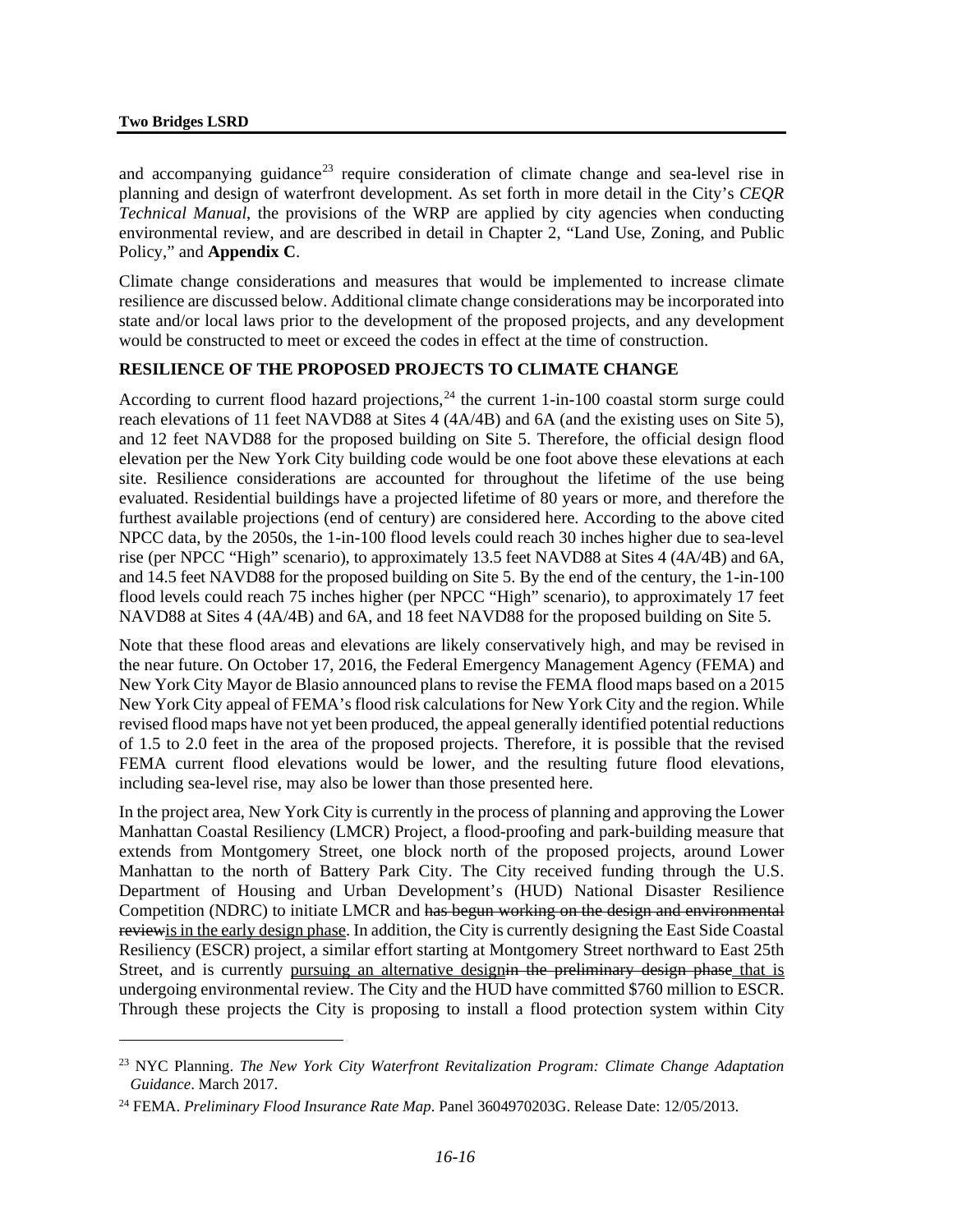parkland and streets. The flood protection system would include a combination of floodwalls, levees, landscaped berms, and closure structures floodwalls, and possibly deployable systems with other infrastructure improvements to reduce flooding, and is being designed to accommodate the 1-in-100 flood elevation with 30 inches of sea-level rise—equivalent to the NPCC 2050s "High" scenario. [25](#page-16-0)

The new construction for the proposed projects would be designed to provide resilience to the potential conditions projected through the 2050s, and the design would be adaptive such that enhancements could be implemented in the future to further protect uses up to the potential flooding conditions projected for the end of the century if necessary, based on future adjustments to end-of-century potential flood elevations estimates. To that end, the following measures would be implemented:

- All critical infrastructure elements in the proposed developments would be either elevated above 17 feet NAVD88 at Sites 4 (4A/4B) and 6A and 18 feet NAVD88 for the proposed building on Site 5, or sealed or otherwise designed to be resistant to flood waters if located below those elevations. This would include all critical elements and connections such as electrical, communications, fire safety and pumps, fuel storage, emergency power generation, and elevators. This approach would provide resilience to 1-in-100 flood elevations for all critical infrastructure through the end of the century.
- All new residential units would be located higher than 17 feet NAVD88 at Sites 4 (4A/4B) and 6A and 18 feet NAVD88 for the proposed building on Site 5, protecting residential units from potential 1-in-100 flood events throughout the end of the century (the lowest residential units are designed currently at elevations of approximately 205, 126, and 82 feet NAVD88 on Site 4 [4A/4B], Site 5, and Site 6A, respectively).
- Commercial, parking, lobby, and other non-critical non-residential spaces would be either designed with deployable stand-alone protective barriers so as to hold back flood waters up to an elevation of 14.5 feet NAVD88 at Sites 4 (4A/4B) and 6A and 15.5 feet NAVD88 for the proposed building on Site 5, or designed such that flood waters entering these areas could be rapidly removed after a severe flood event without substantial structural damage, allowing for rapid recovery. For the South Street façade of the proposed Site 5 building, given the large difference between the street level and potential flood levels and the limited space available, deployable stand-alone barriers would likely not be practicable; the proposed Site 5 building's south façade would be protected by structurally integrated flood resistant building materials and deployable barriers for the doorways. This would provide resilience from potential 1-in-100 flood events through the 2050s (including one foot of freeboard). Note that all critical infrastructure would be protected as described above, and residents would be evacuated prior to severe flood events as required by emergency evacuation recommendations or orders. If the LMCR and ESCR projects are finalized, providing resilience to 2050s-projected conditions at the projects' sites, deployable stand-alone flood barriers may not be necessary and may then not be included. All critical systems and residential units, however, would remain elevated above or otherwise protected up to the 2100 1-in-100 flood elevation.
- The project sites would be located in Zone AE, beyond the current Limit of Moderate Wave Action (LMWA). Note that the LMWA may move somewhat inland as sea level rises in the

<span id="page-16-0"></span><sup>25</sup> The City of New York. *De Blasio Administration Announces Faster, Updated Plan for East Side Coastal Resiliency Project*. Presentation, September 28, 2018. *ESCR: Project Area One—Conceptual Design Update.* Press Release, December 1 and 7, 2016.